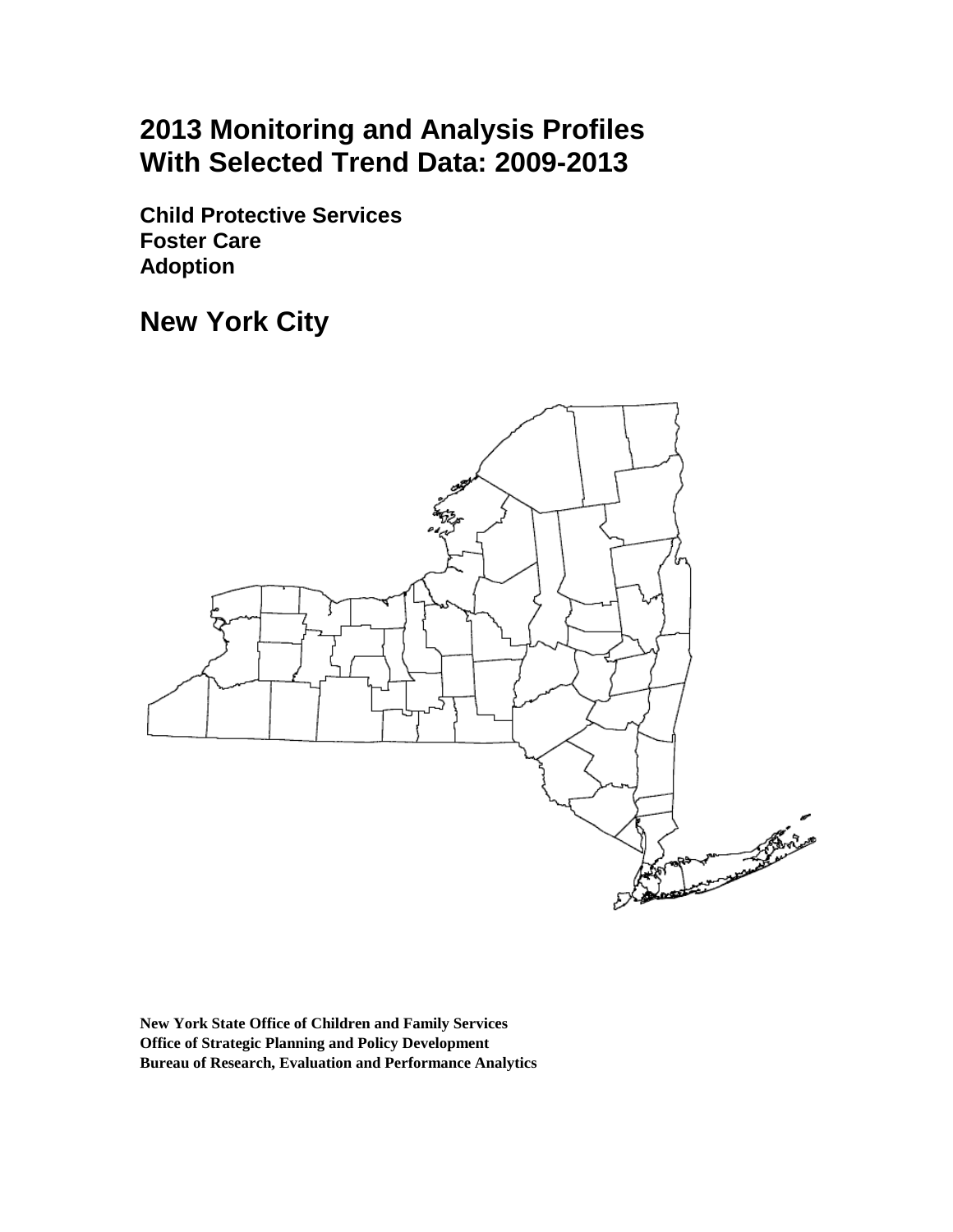#### INTRODUCTION

The Monitoring and Analysis Profiles (MAPS) are data packages that provide information on the major child welfare services provided by local Departments of Social Services (DSS). MAPS was developed in 1985 to support the program monitoring role of the Regional Office staff and New York State Office of Children and Family Services (OCFS). Since then, the MAPS packages, which are produced annually, have also been disseminated to assist in child welfare planning and decision-making.

This MAPS package provides data on Child Protective Services (CPS), Foster Care, and Adoption for New York City, Upstate (combines all counties except New York City), and Statewide. It contains detailed information for 2013 and charts of selected trend information for the five-year period, 2009-2013. Data for all counties other than New York City are contained in separate packages.

A significant change was made to MAPS starting with MAPS 2007:

1- **Change in source file.** The source file changed from a CCRS extract (Monthly Status Master) to the OCFS Data Warehouse.

Program data on Child Protective Services are taken from the CONNECTIONS database, while the program data on Foster Care and Adoption are taken from the Child Care Review Service (CCRS) database. Both of these are statewide, computerized child welfare databases.

The current MAPS package was developed based on the data contained in OCFS Data Warehouse on April 2, 2014, and from the CONNECTIONS database as of April 2, 2014. The numbers in the MAPS package may differ from those that appear on routine reports that are distributed by OCFS either because they are taken from the databases on different dates or because the definition of a term differs. Additionally, lag reporting by some Social Services districts affects all Foster Care and Adoption data.

In most instances, numbers are converted into rates or percentages to highlight important aspects of the child welfare service programs. The use of rates and percentages is a critical component of MAPS as it allows for comparisons by controlling for differences in population. The population figures used to calculate rates for 2009 through 2013 are taken from the 2007 Complete New York and New Jersey Demographic Database Files, copyright May 2007, Woods and Poole Economics. Inc. For Child Protective Services data, rates are calculated based on the number of children ages 0 through 17 because very few reports are taken on youth aged 18 and over. However, since OCFS does have children in foster care 18 years old and above, the rates for Foster Care and Adoption are based on the number of children ages 0 through 21.

Data on the ethnic composition of children receiving Foster Care are from the CCRS database (See Appendix A for changes to race/ethnicity). Data for their foster/adoptive parents are from CONNECTIONS.

The MAPS package focuses on developing a profile of the child welfare services programs in each local Social Services district. The data describe what are believed to be key, measurable characteristics of county child welfare services. The package is designed to provide a framework within which to examine the relationships among variables, raise questions, and initiate discussions about child welfare programs. Unlike indicators, it is not intended to judge performance or to focus attention on a single variable.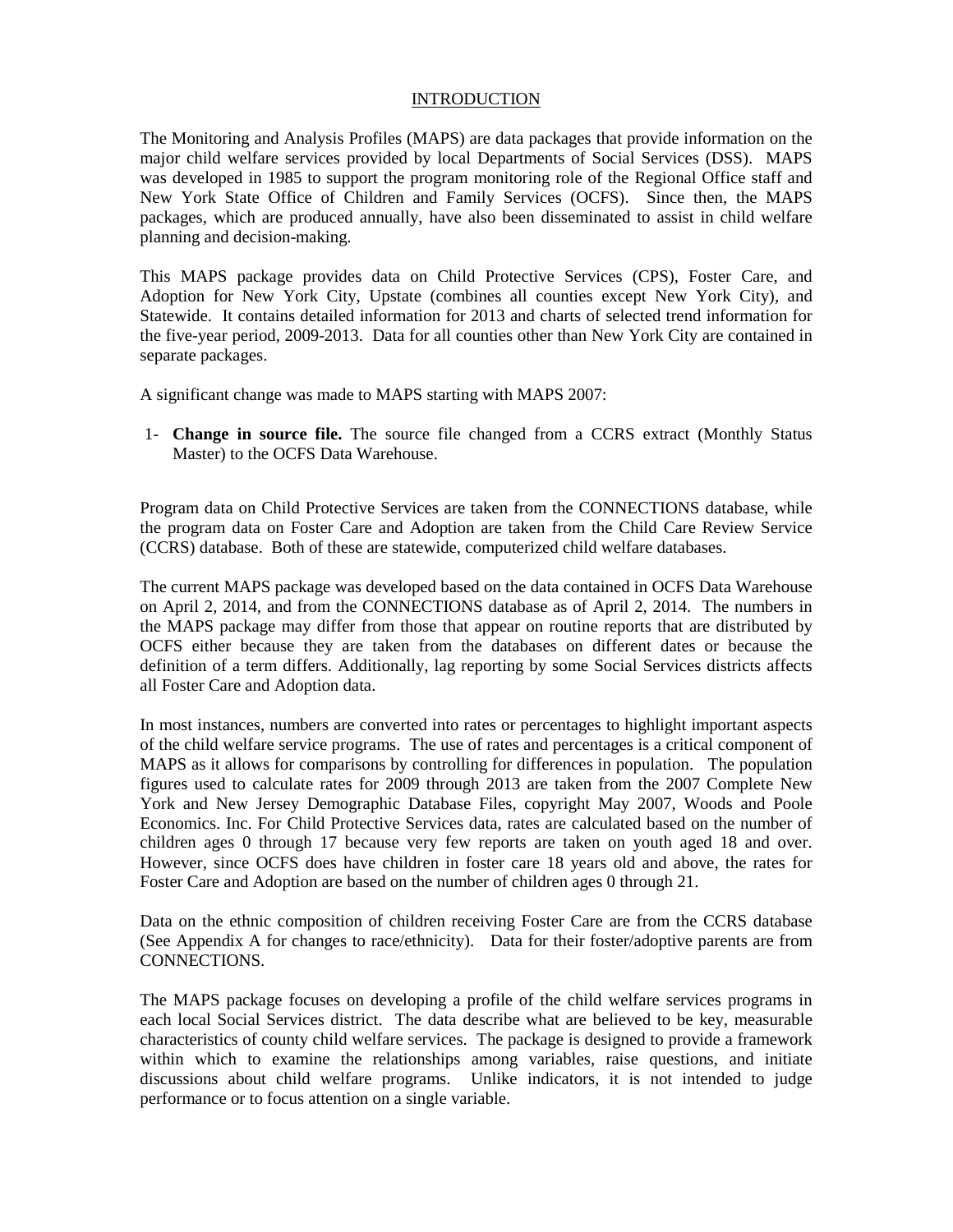Definitions necessary to understand the data are printed at the bottom of the appropriate page. These definitions also apply to the multi-year data pages. Appendix A contains additional clarifying information to facilitate an accurate interpretation of complex variables. Careful review and use of the MAPS package are required to understand the data.

*In summary, MAPS is not intended to be a package of indicators by which performance may be judged. Rather, it is intended to provide a framework within which reasoned questions can be asked by those who have been trained to its uses and limitations and who have substantive knowledge of the child welfare system in New York State.* Questions about this data and suggestions and/or comments related to the design of this package may be directed to Vajeera Dorabawila, Research Scientist/Assistant Director, Bureau of Research, Evaluation and Performance Analytics, 52 Washington St., 3rd floor, Rensselaer, New York 12144-2796, or (518) 402-7386. E-mail requests for copies can be sent to Vajeera Dorabawila, via Microsoft Exchange or the Internet at Vajeera.Dorabawila@ocfs.ny.gov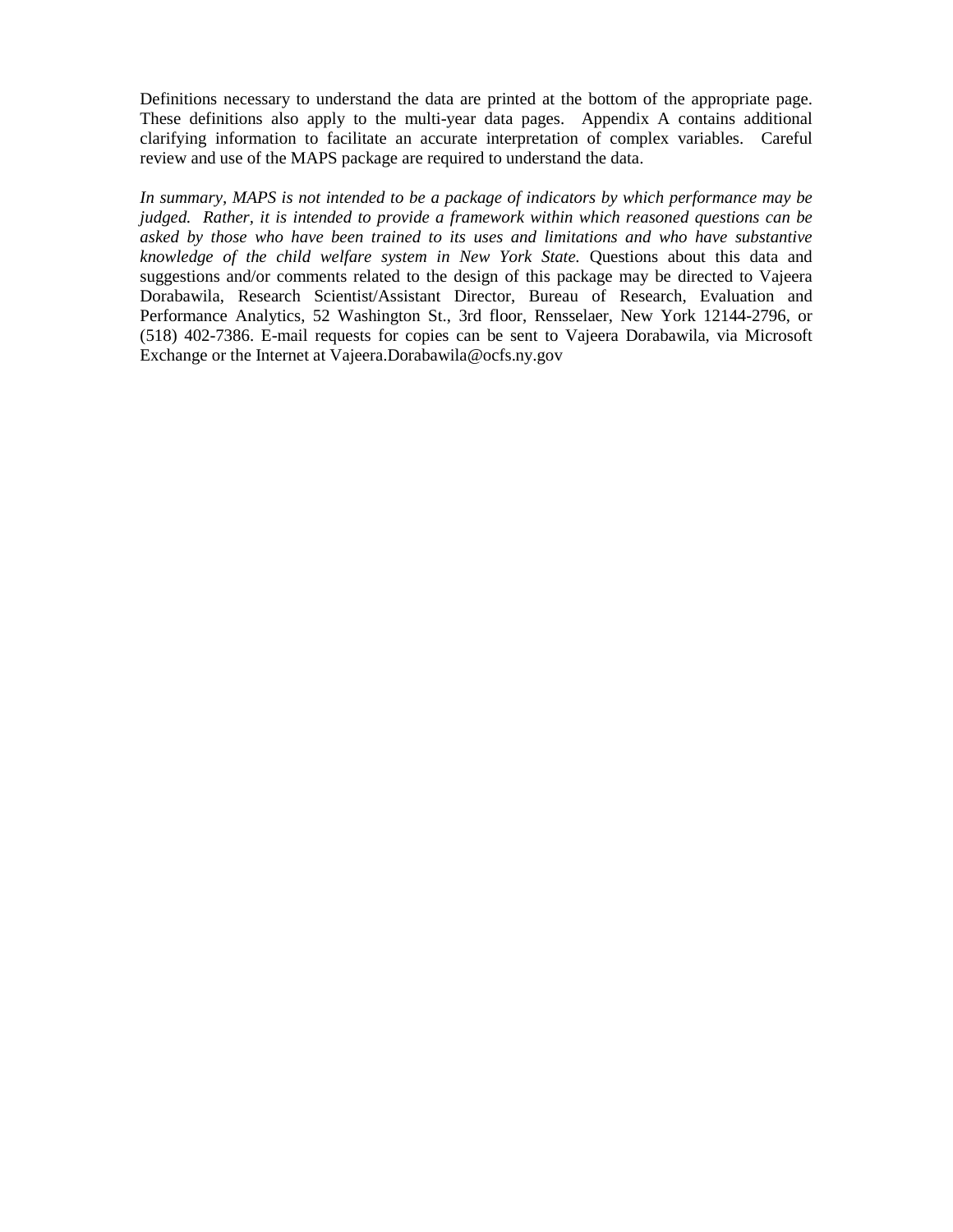# **MONITORING AND ANALYSIS PROFILES**

# 2013 Table of Contents

|                             | <b>Child Protective Services</b>                                             | 1                                     |
|-----------------------------|------------------------------------------------------------------------------|---------------------------------------|
|                             | <b>Workload Data</b><br><b>Determination Timeliness</b><br><b>Trend Data</b> | 2<br>$\overline{3}$<br>$\overline{4}$ |
| <b>Foster Care Services</b> |                                                                              | 5                                     |
| Graph:                      | <b>Admissions/Discharges/In Care, 2009-2013</b>                              | 6                                     |
|                             | Admissions/Discharges/In Care                                                | 7                                     |
|                             | Characteristics                                                              | 8                                     |
|                             | Services Prior to/at Admission                                               | 9                                     |
|                             | Time in Care by Age                                                          | 10                                    |
|                             | Facility Type by Placement, Location and Age                                 | 11                                    |
|                             | Discharges by Time in Care                                                   | 12                                    |
|                             | Goal by Age                                                                  | 13                                    |
|                             | Days In Care                                                                 | 14                                    |
|                             | <b>Trend Data</b>                                                            | 15                                    |
| <b>Adoption Services</b>    |                                                                              | 16                                    |
|                             | Milestones                                                                   | 17                                    |
|                             | Waiting Population on 12/31/13                                               | 18                                    |
|                             | Time to Achieve Milestones                                                   | 19                                    |
|                             | Characteristics                                                              | 20                                    |
|                             | <b>Trend Data</b>                                                            | 21                                    |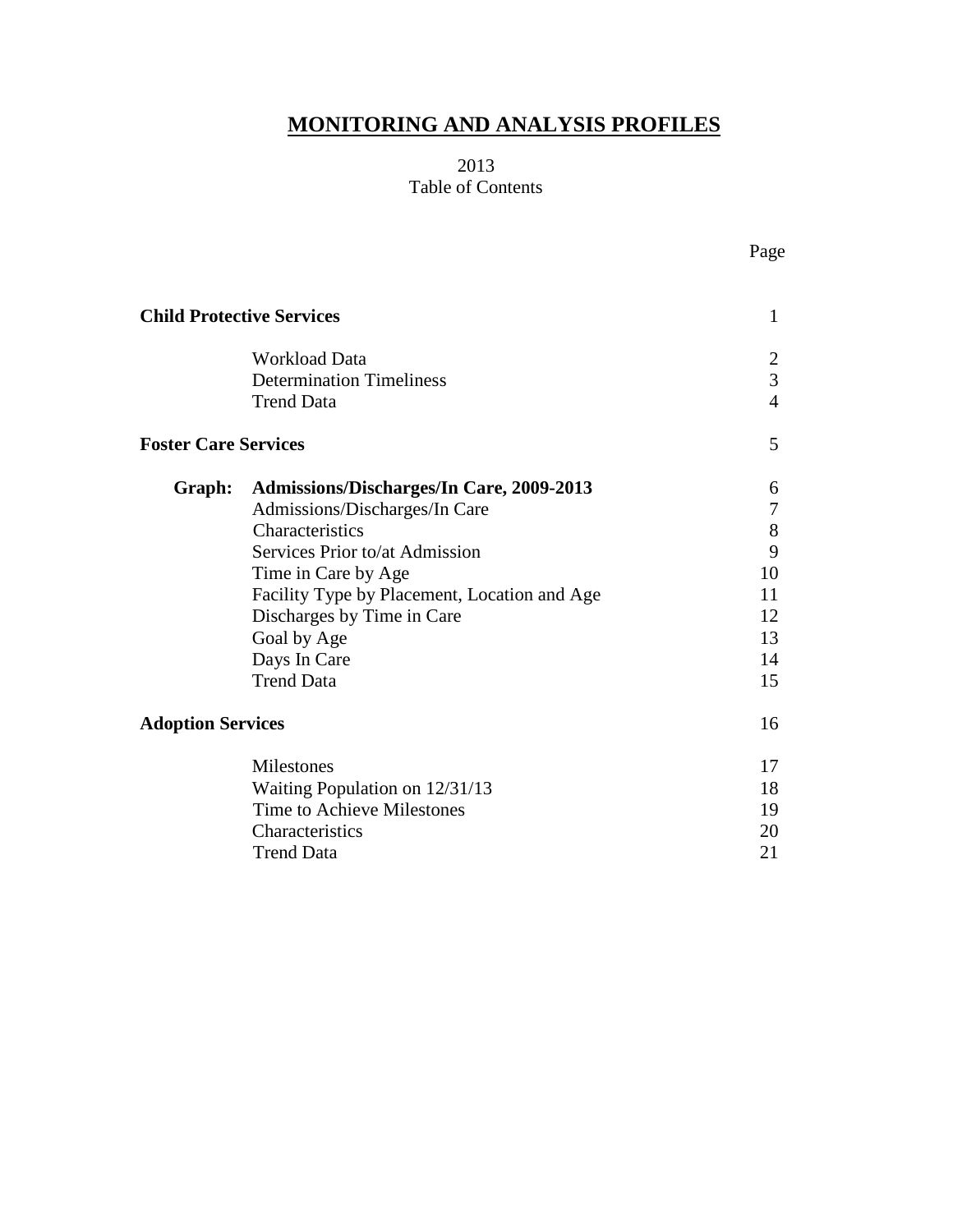# **CHILD PROTECTIVE SERVICES**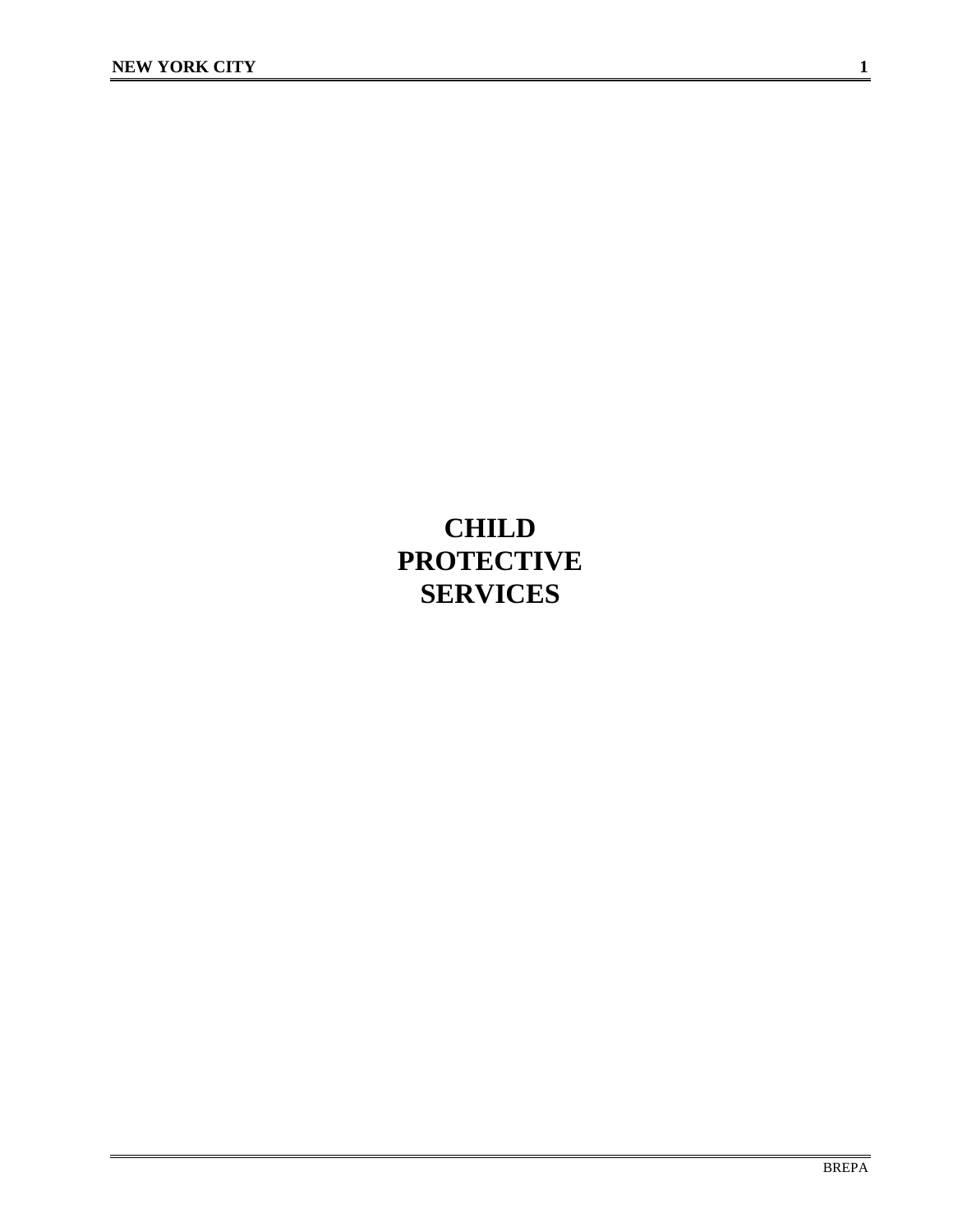## **CHILD PROTECTIVE SERVICES WORKLOAD DATA 2013**

#### **NEW YORK CITY**

|                                   | N      | Rate          |
|-----------------------------------|--------|---------------|
| <b>REPORTS RECEIVED</b>           | 53,653 | 30.6          |
| <b>REPORTS BY</b>                 | N      | $\frac{6}{6}$ |
| <b>MANDATED REPORTER</b>          | 35,891 | 66.9          |
| OF REPORTS DETERMINED:            |        |               |
| <b>Reports Indicated</b>          | 20,483 | 38.4          |
| <b>Reports Unfounded</b>          | 32,859 | 61.6          |
| OF REPORTS REGISTERED:            |        |               |
| <b>Determinations</b><br>Overdue  | 8      | 0.0           |
| OF REPORTS ASSESSED:              |        |               |
| <b>Family Assessment Response</b> | 303    | 0.6           |

Reports Received

N: Number of reports received during the calendar year, whether determined or assessed.

Rate: Number of reports received during the calendar year for every 1000 children in the district.

Reports by Mandated Reporter

N: Number of reports received during the calendar year with a mandated reporter as the source of the report.

%: Number of reports received during the calendar year with a mandated reporter as the source of the report, as a percentage of all reports received during the calendar year.

Reports Determined

N: Number of reports that were registered in calendar year 2013 and indicated/unfounded by 04/02/14.

%: Number of reports that were registered in calendar year 2013 and indicated/unfounded by 04/02/14, as a percentage of all reports that were registered in 2013 and determined by 04/02/14.

Determinations Overdue

N: Number of reports that were registered in calendar year 2013 and had no determination by 04/02/14

 $\frac{\%}{\%}$ : Number of reports that were registered in calendar year 2013 and had no determination by 04/02/14, as a percentage of all reports that were registered in 2013, excluding those reports selected for assessment rather than investigation.

Reports Assessed

N: Number of reports that were registered in calendar year 2013 and assigned to the Family Assessment Response track by 04/02/14. See the Appendix A for detailed definitions of CONNECTIONS data.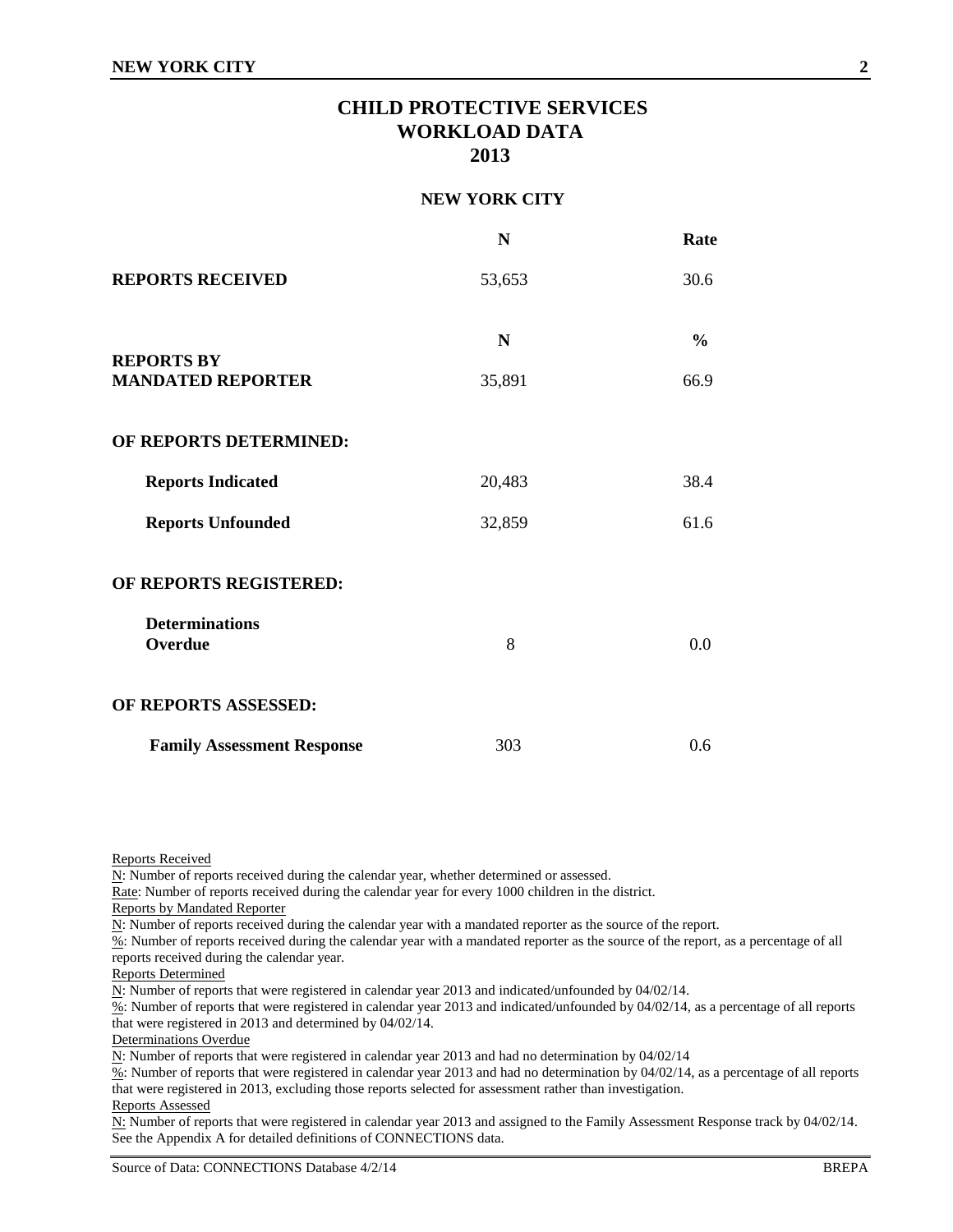## **CHILD PROTECTIVE SERVICES REPORT DETERMINATIONS -- TIMELINESS 2013**

|                                                   |             | <b>NEW YORK CITY</b> |  |  |
|---------------------------------------------------|-------------|----------------------|--|--|
|                                                   | $\mathbf N$ | $\frac{0}{0}$        |  |  |
| <b>REPORT DETERMINATION</b><br><b>TIMELINESS:</b> | 48,659      | 91.2                 |  |  |
|                                                   |             |                      |  |  |
| <b>DAYS TO REPORT</b>                             |             |                      |  |  |
| <b>DETERMINATION:</b>                             |             | <b>NEW YORK CITY</b> |  |  |
|                                                   | N           | $\frac{0}{0}$        |  |  |
| <b>All Reports Determined</b>                     |             |                      |  |  |
| 0-30 Days                                         | 4,714       | 8.8                  |  |  |
| 31-60                                             | 43,945      | 82.4                 |  |  |
| 61-90                                             | 4,584       | 8.6                  |  |  |
| $>90$                                             | 99          | 0.2                  |  |  |
| <b>Indicated</b>                                  |             |                      |  |  |
| 0-30 Days                                         | 1,320       | 6.4                  |  |  |
| 31-60                                             | 16,894      | 82.5                 |  |  |
| 61-90                                             | 2,201       | 10.7                 |  |  |
| $>90$                                             | 68          | 0.3                  |  |  |
| <b>Unfounded</b>                                  |             |                      |  |  |
| 0-30 Days                                         | 3,394       | 10.3                 |  |  |
| 31-60                                             | 27,051      | 82.3                 |  |  |
| 61-90                                             | 2,383       | 7.3                  |  |  |
| $>90$                                             | 31          | 0.1                  |  |  |

Report Determination Timeliness

N: Number of reports that were registered in the calendar year and determined within 60 days.

%: Number of reports that were determined within 60 days, as a percentage of all reports that were registered in the calendar year 2013, excluding those reports selected for assessment rather than investigation.

Days to Report Determination: Number of reports registered in calendar year 2013, that received a determination by 4/02/14, and were determined within each respective range of days for each of the three determination categories. See the Appendix A for detailed definitions of CONNECTIONS data.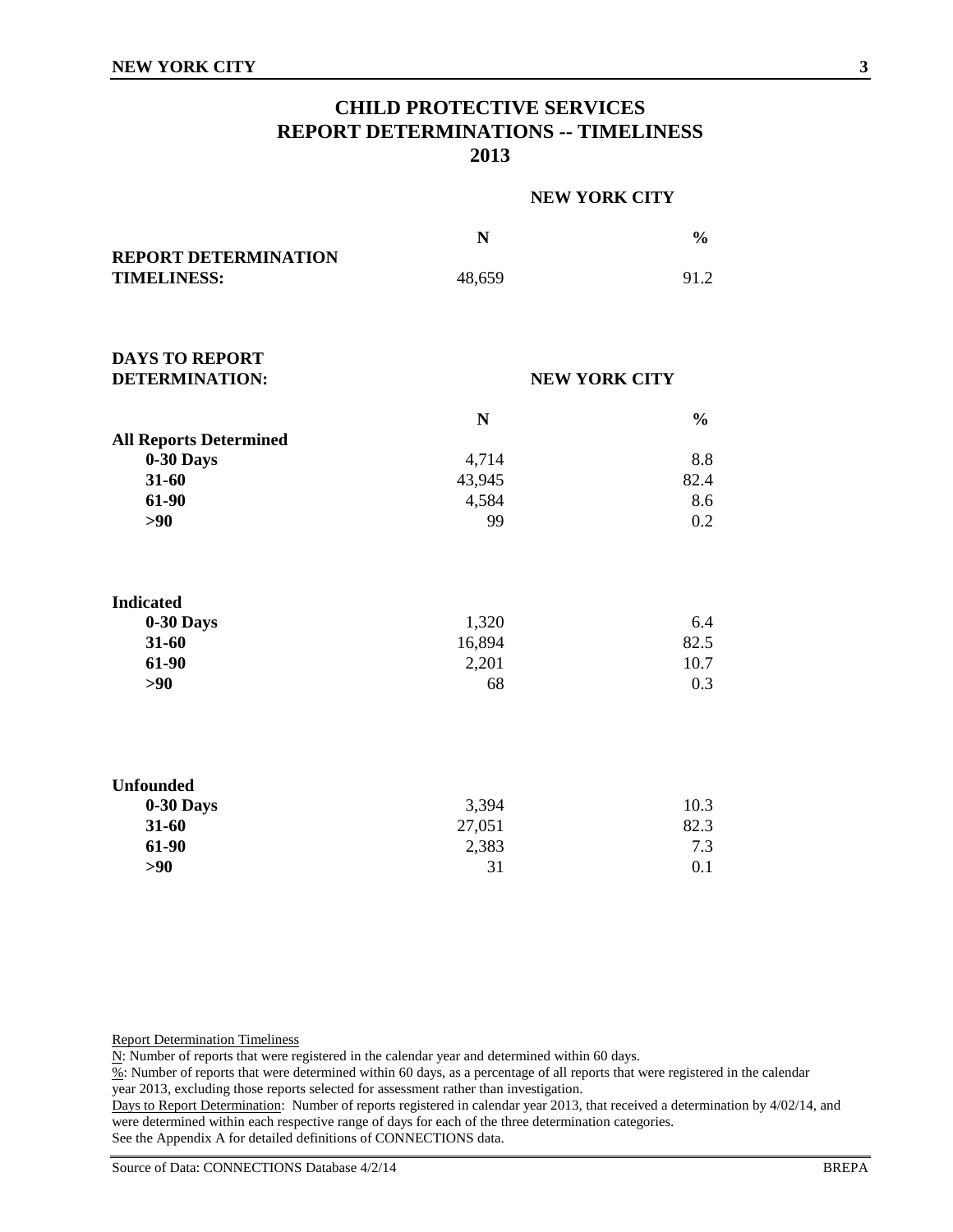# **CHILD PROTECTIVE SERVICES TREND DATA 2009-2013**

#### **REPORTS RECEIVED:**

|      |        | Annual | <b>Percent Change</b> |
|------|--------|--------|-----------------------|
|      | N      | Rate   | In Rate               |
| 2009 | 57,735 | 33.5   |                       |
| 2010 | 58,211 | 33.9   | 1.0                   |
| 2011 | 57,146 | 33.4   | $-1.3$                |
| 2012 | 54,042 | 31.8   | $-4.9$                |
| 2013 | 53,350 | 30.5   | $-4.2$                |
|      |        |        |                       |

#### **REPORTS INDICATED:**

|      |        | Annual | Percent Change |
|------|--------|--------|----------------|
|      | N      | Rate   | In Rate        |
| 2009 | 23,454 | 40.6   |                |
| 2010 | 22,758 | 39.1   | $-3.8$         |
| 2011 | 21,832 | 38.2   | $-2.3$         |
| 2012 | 20,979 | 38.8   | 1.6            |
| 2013 | 20,483 | 38.4   | $-1.1$         |
|      |        |        |                |

For detailed description of variables see page 2, "Child Protective Services Workload Data".

See Appendix A for details on CONNECTIONS CPS data.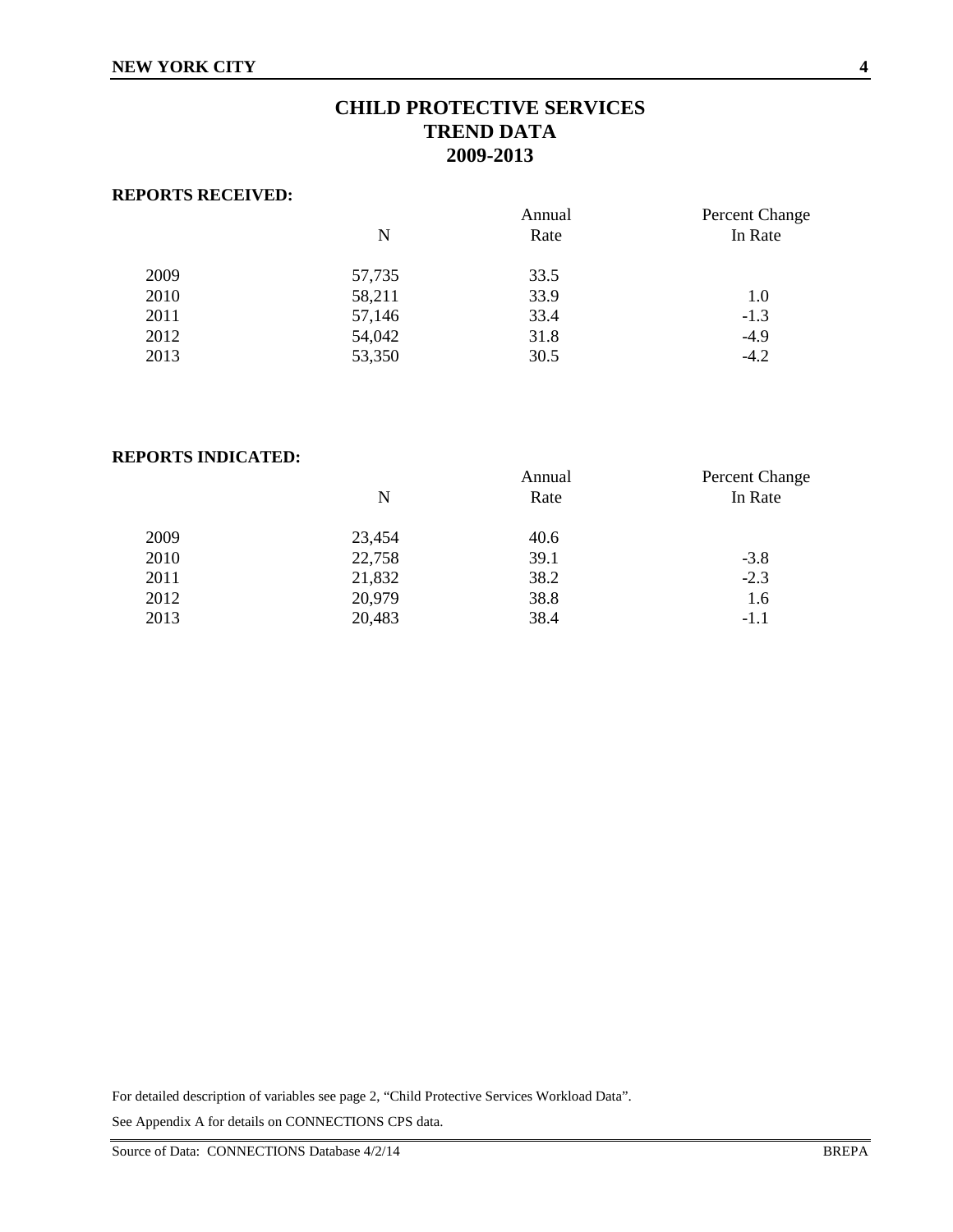# **FOSTER CARE**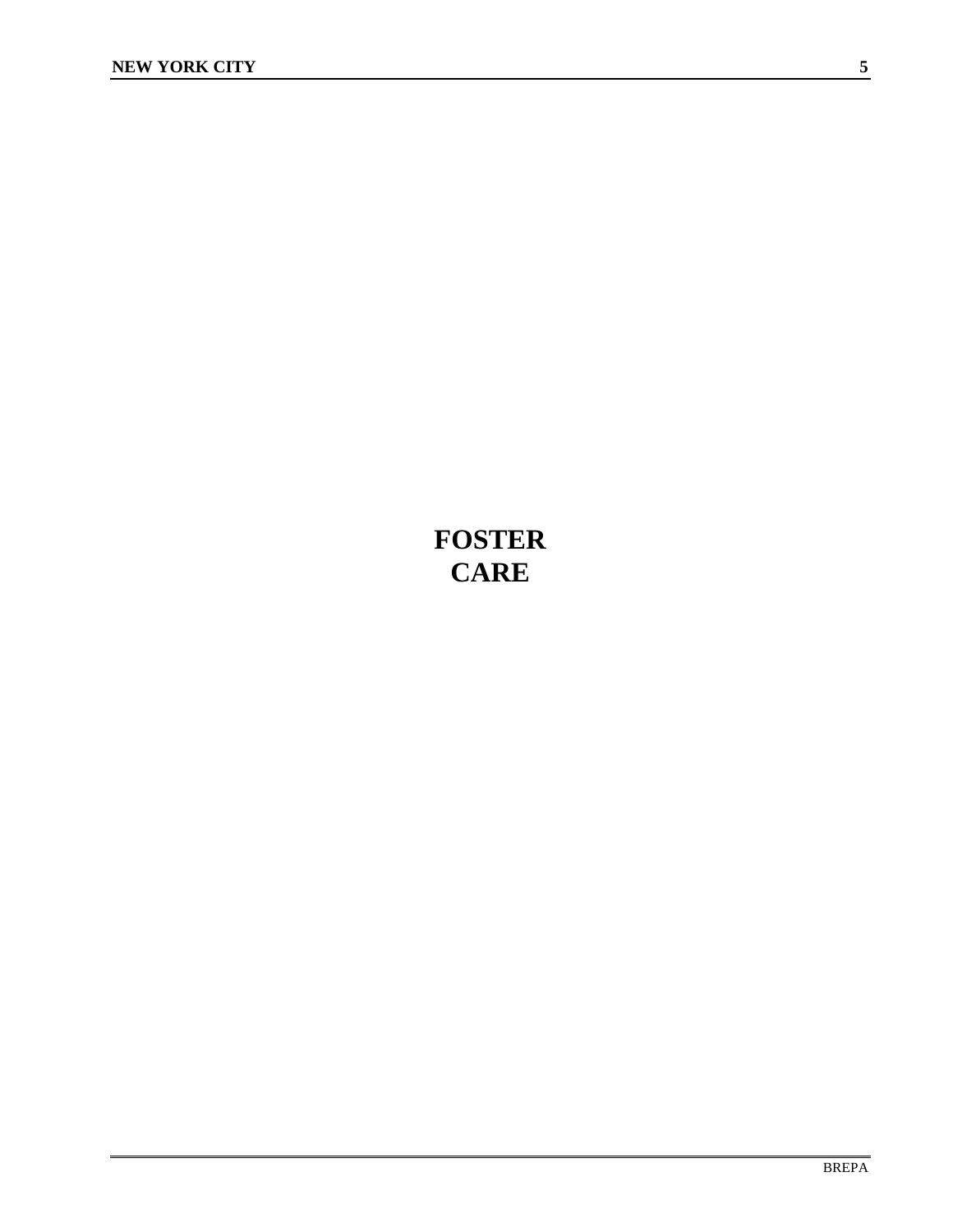

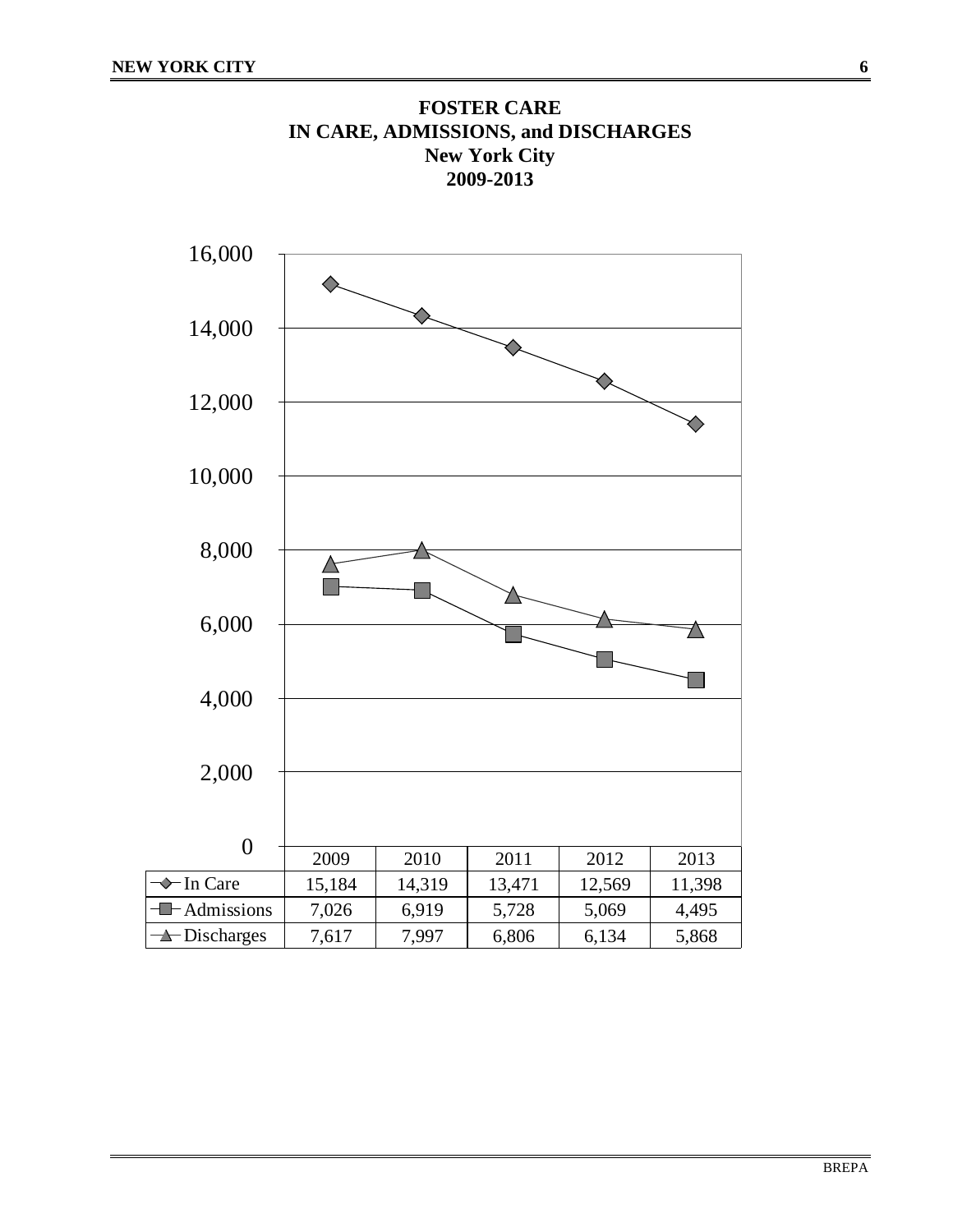## **FOSTER CARE ADMISSIONS/DISCHARGES/INCARE BY AGE, RACE AND ETHNICITY 2013**

|                   | N      | $Rate/$ % |
|-------------------|--------|-----------|
| <b>ADMISSIONS</b> | 4.495  | 2.1       |
| <b>DISCHARGES</b> | 5,868  | 34.0      |
| IN CARE           | 11.398 | 5.4       |

| AGE:      |       | <b>Admissions</b> |       | <b>Discharges</b> |       | In Care       |  |
|-----------|-------|-------------------|-------|-------------------|-------|---------------|--|
|           | N     | $\frac{6}{6}$     | N     | $\frac{0}{0}$     | N     | $\frac{6}{9}$ |  |
| $\lt 2$   | 1,113 | 24.8              | 404   | 6.9               | 1,245 | 10.9          |  |
| $2 - 5$   | 852   | 19.0              | 1,363 | 23.2              | 2,836 | 24.9          |  |
| $6-9$     | 623   | 13.9              | 1,037 | 17.7              | 1,923 | 16.9          |  |
| $10-13$   | 589   | 13.1              | 821   | 14.0              | 1,510 | 13.2          |  |
| $14 - 17$ | 1,257 | 28.0              | 1,069 | 18.2              | 2,328 | 20.4          |  |
| $18+$     | 61    | 1.4               | 1,174 | 20.0              | 1,556 | 13.7          |  |

| <b>RACE/ETHNICITY:</b> | <b>Admissions</b> |               | <b>Discharges</b> |      | <b>In Care</b> |               |
|------------------------|-------------------|---------------|-------------------|------|----------------|---------------|
|                        | N                 | $\frac{6}{6}$ | N                 | $\%$ | N              | $\frac{0}{0}$ |
| White                  | 36                | 0.8           | 159               | 2.7  | 240            | 2.1           |
| African American       | 643               | 14.3          | 2,113             | 36.0 | 3,583          | 31.4          |
| Latino                 | 314               | 7.0           | 965               | 16.4 | 1,738          | 15.2          |
| Native American/       |                   |               |                   |      |                |               |
| Alaska Native          | 0                 | 0.0           | 4                 | 0.1  | 8              | 0.1           |
| Asian                  |                   | 0.1           | 22                | 0.4  | 29             | 0.3           |
| Unknown                | 3.497             | 77.8          | 2.605             | 44.4 | 5,800          | 50.9          |

| PERCENTAGE OF DISCHARGES |                       |                                  | Independent             | <b>Other State</b>      |                               |
|--------------------------|-----------------------|----------------------------------|-------------------------|-------------------------|-------------------------------|
| <b>BY DESTINATION:</b>   | Home<br>$\frac{0}{0}$ | <b>Adoption</b><br>$\frac{0}{0}$ | Living<br>$\frac{0}{0}$ | Agency<br>$\frac{0}{0}$ | <b>Other</b><br>$\frac{0}{0}$ |
| NEW YORK CITY            | 58.6                  | 20.6                             | 15.0                    | 1.6                     | 4.3                           |

Admissions: N: Number of children admitted to foster care during the calendar year.

Rate: The number of children admitted to foster care during the calendar year for every 1000 children in the district.

Discharges: N: Number of children discharged during the calendar year. The number does not include trial discharges.

%: Children discharged during the calendar year, as a percentage of all children who were in foster care at any time during the calendar year.

In Care: N: Number of children in foster care on 12/31/13

Rate: The number of children in foster care on  $12/31/13$  for every 1000 children in the district.

Race /Ethnicity – see Appendix A for definitions.

Destination: For children discharged during 2013, the stated discharge reason: return to a homelike setting (Home); discharge to adoption (Adoption); assuming responsibility for self, e.g. independent living, military service, etc. (Independent Living); discharge to another state service system (Other State Agency); or one of several other reasons, e.g., moved out of district, etc. (Other).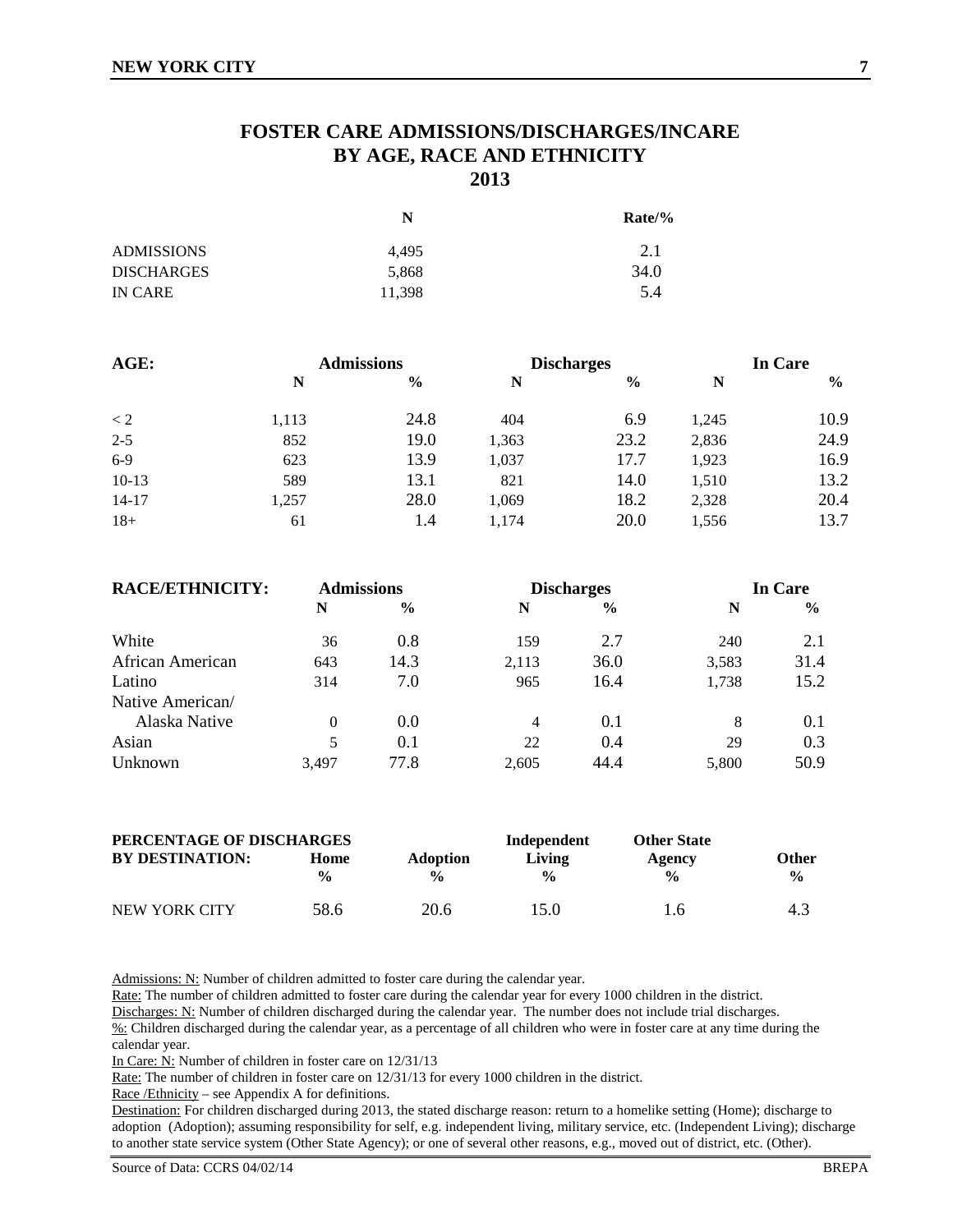## **FOSTER CARE CHARACTERISTICS 2013**

#### **PLACEMENT IN FOSTER BOARDING AND ADOPTIVE HOMES:**

| <b>Child's Race</b>           |                                               |                                             |                                              |
|-------------------------------|-----------------------------------------------|---------------------------------------------|----------------------------------------------|
|                               | <b>Total With Race/</b><br><b>Ethnic Code</b> | # Same as Foster/<br><b>Adoptive Parent</b> | % Same as Foster /<br><b>Adoptive Parent</b> |
| Total                         | 3,282                                         | 2,149                                       | 65.5                                         |
| White                         | 139                                           | 35                                          | 25.2                                         |
| African American              | 2,106                                         | 1,581                                       | 75.1                                         |
| Latino                        | 1,014                                         | 532                                         | 52.5                                         |
| Native American/Alaska Native |                                               | $\theta$                                    | 0.0                                          |
| Asian                         | 16                                            |                                             | 6.3                                          |
|                               | N                                             |                                             | $\frac{6}{6}$                                |
| Unknown/Missing               | 3,223                                         |                                             | 49.5                                         |
|                               |                                               |                                             |                                              |

#### **SIBLINGS IN FOSTER CARE:**

|              |     | <b>Separated</b> |                          | <b>Partly Separated</b>  |      | <b>Intact</b> |  |
|--------------|-----|------------------|--------------------------|--------------------------|------|---------------|--|
| Group Size:  |     | $\frac{0}{0}$    |                          | $\%$                     | N    | $\frac{0}{0}$ |  |
| Two          | 698 | 28.1             | $\overline{\phantom{0}}$ | $\overline{\phantom{0}}$ | 1782 | 71.9          |  |
| Three        | 129 | 8.6              | 492                      | 32.9                     | 873  | 58.4          |  |
| Four or more | 79  | 4.9              | 1097                     | 68.1                     | 435  | 27.0          |  |

| <b>CHILDREN RETURNING TO</b>  |     |               |
|-------------------------------|-----|---------------|
| <b>CARE BY LENGTH OF TIME</b> |     |               |
| <b>SINCE LAST DISCHARGE:</b>  | N   | $\frac{6}{9}$ |
| Total (0-24 months)           | 585 | 13.0          |
| $0-3$ months                  | 131 | 2.9           |
| 4-12 months                   | 308 | 6.9           |
| $13-24$ months                | 146 | 3.2           |

Total With Race/Ethnic Code: N: Number of children in foster boarding or adoptive homes on 12/31/13 who have a race/ethnic code in CCRS.

Number With Same Race/Ethnic Code: N: Number of children in foster boarding or adoptive homes on 12/31/13 whose race/ethnic code in CCRS is the same as at least one of his or her foster parent's race/ethnic code in the Connections database. Congregate care and approved relative homes are excluded.

%: Children with a race/ethnic code in CCRS whose code is the same as at least one foster parent's race/ethnic code in the

Connections database as a percentage of children in foster care on 12/31/13 with a race/ethnic code for a specified race/ethnic group. There are a small number of foster parents with no race/ethnic code in the Connections database; these are counted as not matched. Siblings in Foster Care: N: Number of children in foster care on  $12/31/13$  who have a sibling in foster care.

Separated: All of the siblings in a sibling group of the specified size are in separate facilities.

Partly Separated: Some of the siblings in a sibling group of the specified size are in separate facilities.

Intact: All of the siblings in a sibling group of the specified size are in the same facility.

%: Number of siblings who are separated, partly separated, or intact as a percentage of all siblings in a sibling group of the same size. Children Returning to Care By Length of Time Since Last Discharge: N: Number of children who were readmitted to foster care in 2013 who had been discharged from foster care within the specified number of months prior to the last 2013 admission. Children returning to foster care from a trial discharge are not considered to have been readmitted.

%: The number of children readmitted to foster care in 2013 as a percentage of the total number of children admitted to foster care in 2013.

Race /Ethnicity – see Appendix A for definitions.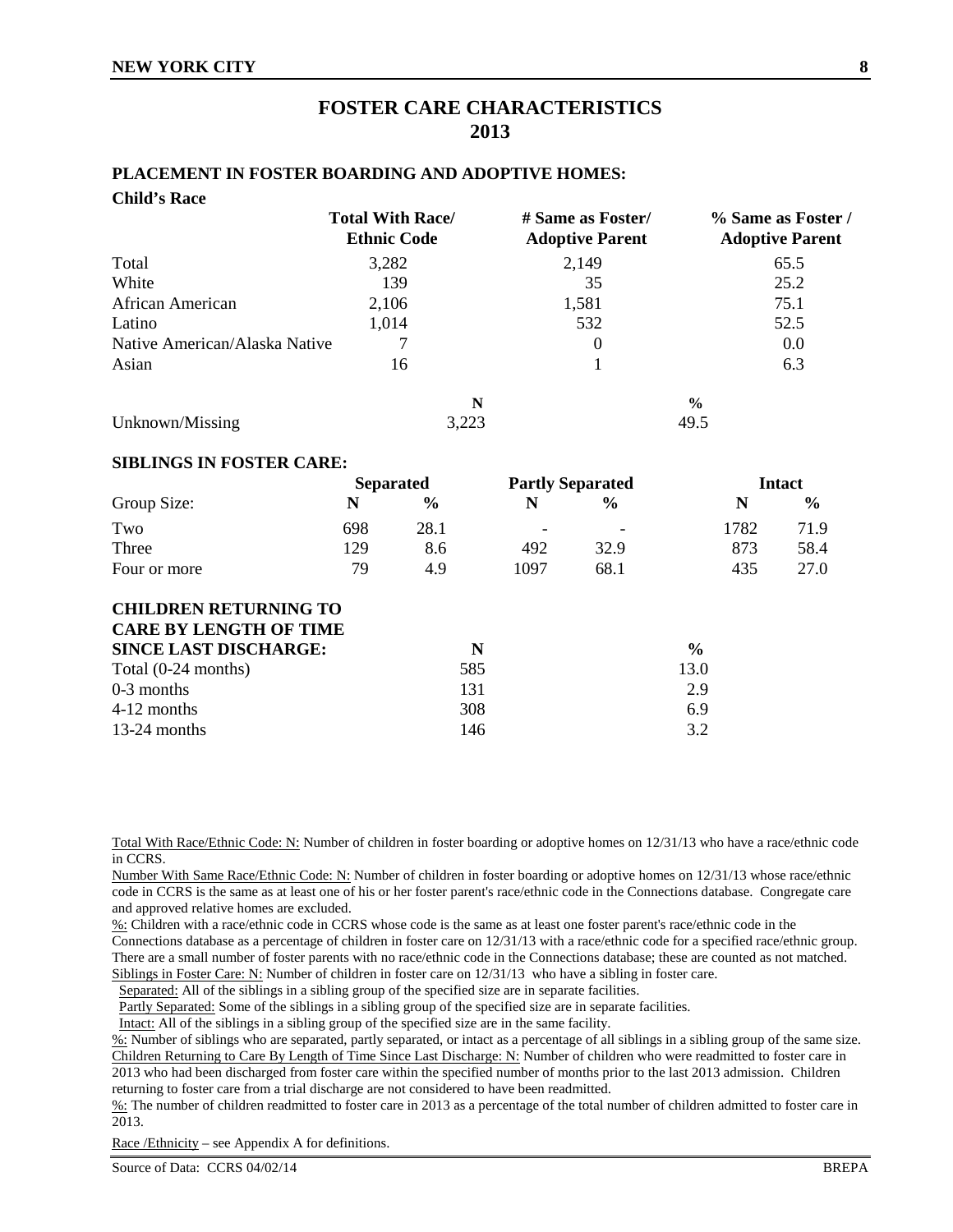## **SERVICES PRIOR TO/AT 2013 FOSTER CARE ADMISSION**

|                                 | <b>NEW YORK CITY</b> |               |  |
|---------------------------------|----------------------|---------------|--|
|                                 | N                    | $\frac{6}{9}$ |  |
| <b>Preventive Services Only</b> | 153                  | 3.4           |  |
| Child Protective Services Only  | 1,610                | 35.8          |  |
| <b>Both Preventive And CPS</b>  | 1.417                | 31.5          |  |
| Neither Preventive Nor CPS      | 1,315                | 29.3          |  |

#### **SERVICES PRIOR TO/AT 2013 ADMISSION BY AGE:**

|         |     | PREVENTIVE ONLY | <b>CHILD PROTECTIVE ONLY</b> |               |  |
|---------|-----|-----------------|------------------------------|---------------|--|
| AGE     | N   | $\frac{6}{6}$   | N                            | $\frac{0}{0}$ |  |
| $\lt 2$ | 10  | 0.9             | 481                          | 43.2          |  |
| $2 - 5$ | 12  | 1.4             | 341                          | 40.0          |  |
| $6-9$   | 11  | 1.8             | 225                          | 36.1          |  |
| $10-13$ | 15  | 2.5             | 207                          | 35.1          |  |
| 14-17   | 103 | 8.2             | 345                          | 27.4          |  |
| 18+     |     | 3.3             |                              | 18.0          |  |

|            |                | <b>BOTH</b><br>PREVENTIVE AND PROTECTIVE | <b>NEITHER</b><br>PREVENTIVE NOR PROTECTIVE |               |  |
|------------|----------------|------------------------------------------|---------------------------------------------|---------------|--|
| $\rm{AGE}$ | N              | $\frac{6}{9}$                            | N                                           | $\frac{6}{6}$ |  |
| $\lt 2$    | 226            | 20.3                                     | 396                                         | 35.6          |  |
| $2 - 5$    | 343            | 40.3                                     | 156                                         | 18.3          |  |
| $6-9$      | 272            | 43.7                                     | 115                                         | 18.5          |  |
| $10-13$    | 224            | 38.0                                     | 143                                         | 24.3          |  |
| $14 - 17$  | 350            | 27.8                                     | 459                                         | 36.5          |  |
| $18+$      | $\overline{2}$ | 3.3                                      | 46                                          | 75.4          |  |

Please Note: All four categories are mutually exclusive.

Preventive Services Prior to or at the time of Foster Care Admission: N: Number of children admitted to foster care in 2013 who were opened to Preventive Services on the date of the foster care admission or who had a Service Program Choice of Preventive during the 12 months preceding admission.

Child Protective Services Prior to or at the time of Foster Care Admission: N: Number of children admitted to foster care in 2013 who were opened to Child Protective Services on the date of the foster care admission or who had a Service Program Choice of Protective during the 12 months preceding admission

Services Prior To/At 2013 Admission by Age %: Number of children in each age group within each category admitted to foster care in 2013 as a percentage of all children in that same age group who were admitted to foster care in 2013.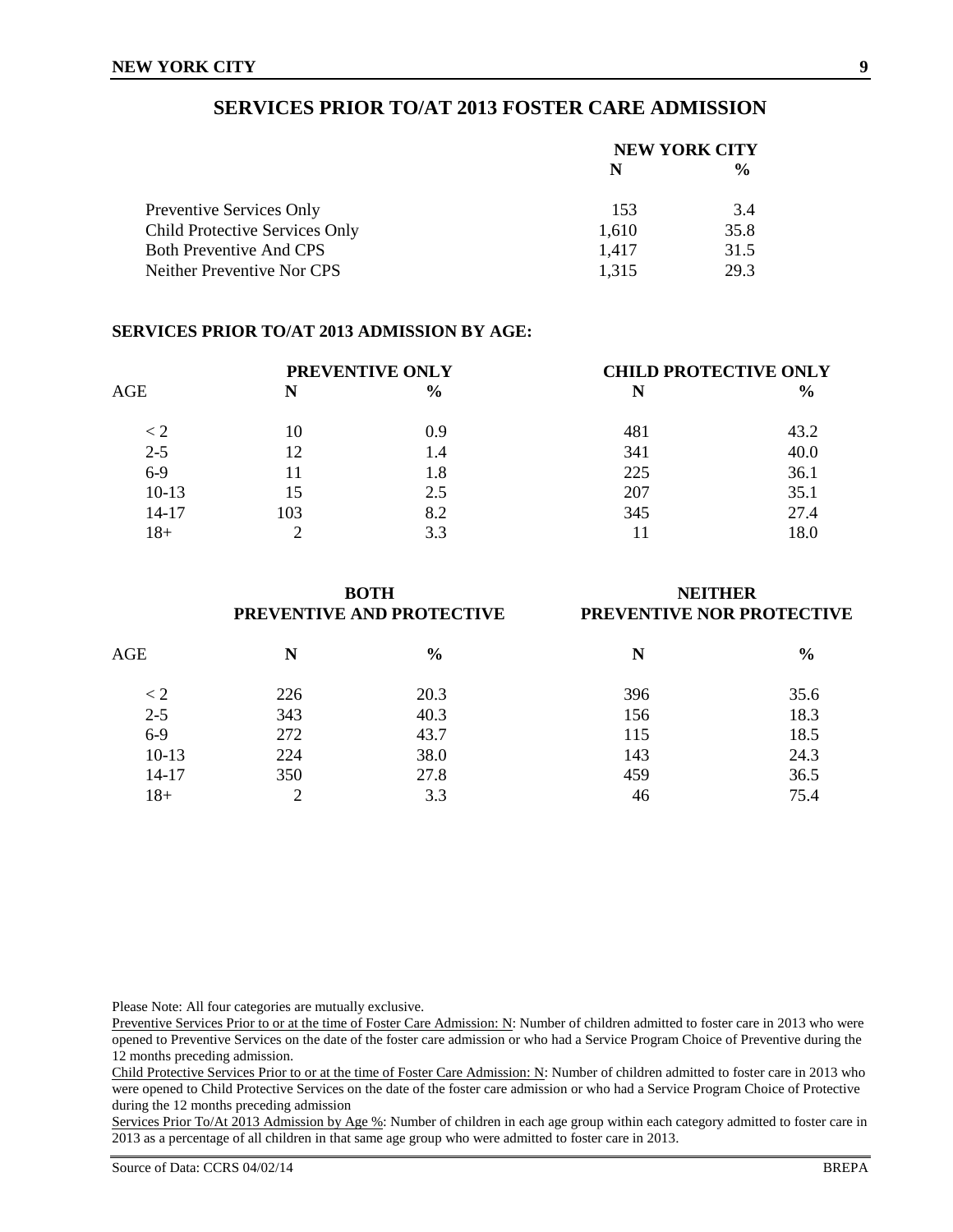# **TIME IN CARE BY AGE 12/31/13**

## **AGE OF CHILDREN**

|                                                                               | $\lt 2$<br><b>YEARS</b><br>$\frac{0}{0}$ | $2 - 5$<br><b>YEARS</b><br>$\frac{6}{6}$ | $6-9$<br><b>YEARS</b><br>$\frac{0}{0}$ | $10-13$<br><b>YEARS</b><br>$\frac{6}{10}$ | 14-17<br><b>YEARS</b><br>$\frac{6}{6}$ | $18+$<br><b>YEARS</b><br>$\frac{6}{6}$ | <b>PERCENT</b><br>OF TOTAL |
|-------------------------------------------------------------------------------|------------------------------------------|------------------------------------------|----------------------------------------|-------------------------------------------|----------------------------------------|----------------------------------------|----------------------------|
| $< 1$ YEAR                                                                    |                                          |                                          |                                        |                                           |                                        |                                        |                            |
| <b>NEW YORK CITY</b>                                                          |                                          | 63.4 22.6                                | 24.6                                   | 23.9                                      | 33.5                                   | 6.3                                    | 27.6                       |
|                                                                               |                                          |                                          |                                        |                                           |                                        |                                        |                            |
| <b>NEW YORK CITY</b>                                                          | 36.6                                     |                                          |                                        | 19.7 19.6 19.7 18.9                       |                                        | 12.7                                   | 20.4                       |
| 2-3 YEARS —————————————————————————————                                       |                                          |                                          |                                        |                                           |                                        |                                        |                            |
| <b>NEW YORK CITY</b>                                                          |                                          | 28.8                                     | 16.0                                   | 15.4                                      | 13.7                                   | 13.6                                   | 16.6                       |
|                                                                               |                                          |                                          |                                        |                                           |                                        |                                        |                            |
| <b>NEW YORK CITY</b>                                                          |                                          | 28.9                                     | 39.8                                   | 41.0                                      | 33.9                                   | 67.5                                   | 35.5                       |
|                                                                               |                                          |                                          |                                        |                                           |                                        |                                        |                            |
| <b>NEW YORK CITY</b> N=1,245 N=2,836 N=1,923 N=1,510 N=2,328 N=1,556 N=11,398 |                                          |                                          |                                        |                                           |                                        |                                        |                            |

For children in foster care on 12/31/13, the chart shows the percentage of each age group (column) by the length of time indicated in the rows.

**NEW YORK CITY**

NEW YORK CITY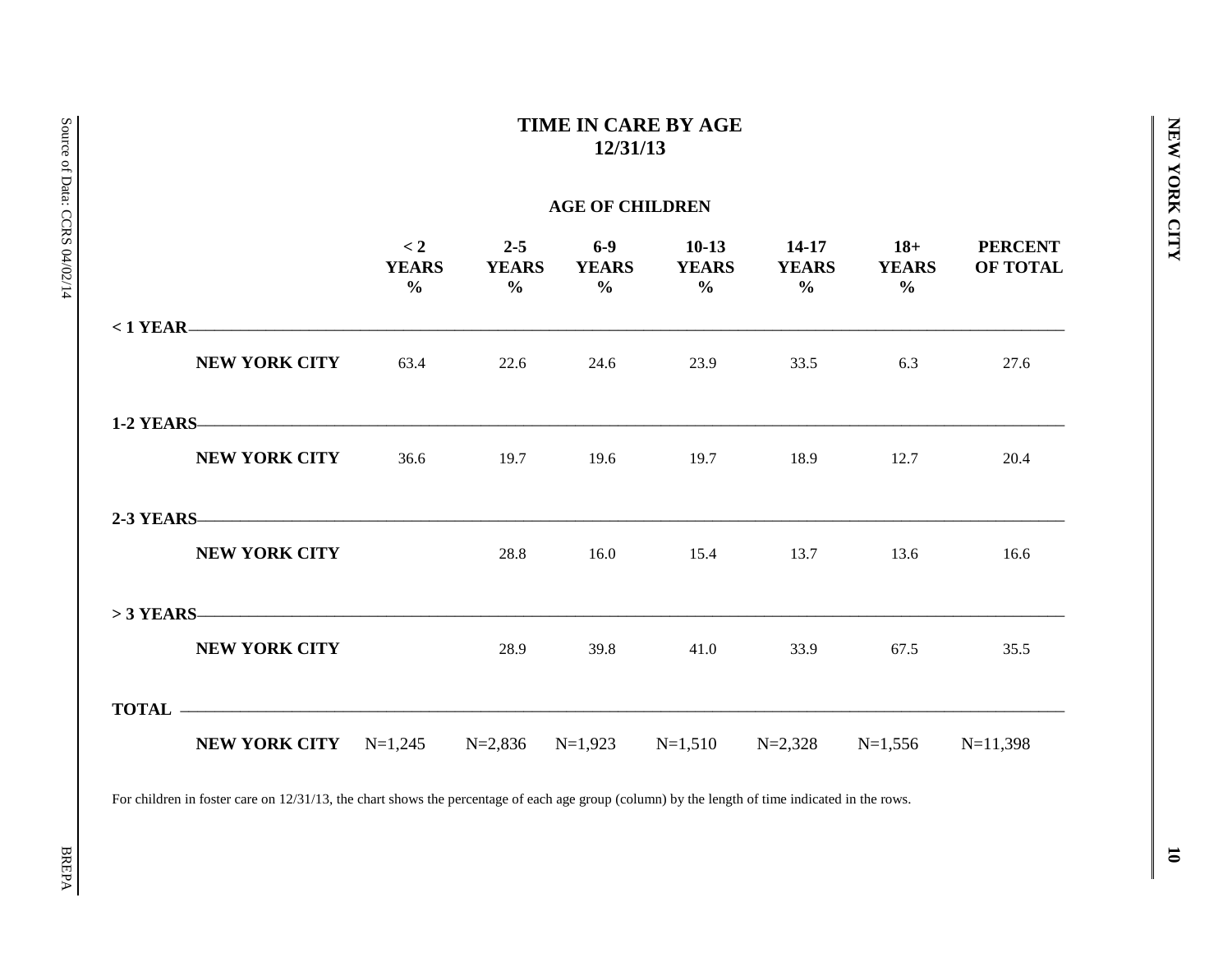## **ADMISSIONS, DISCHARGES, AND IN CARE FACILITY TYPE BY PLACEMENT, LOCATION AND AGE**

|                                |                      | <b>AGE OF CHILDREN</b> |              |                | <b>PLACEMENT</b> | <b>LOCATION</b>        |
|--------------------------------|----------------------|------------------------|--------------|----------------|------------------|------------------------|
|                                | < 11<br><b>YEARS</b> | $11+$<br><b>YEARS</b>  | <b>TOTAL</b> | <b>PERCENT</b> | Out Of<br>County | Out Of<br><b>State</b> |
| <b>TYPE OF PLACEMENT:</b>      | N                    | $\mathbf N$            | N            |                | N                | $\mathbf N$            |
| Congregate Care                |                      |                        |              |                |                  |                        |
| Admissions                     | 213                  | 919                    | 1,132        | 25.2           |                  |                        |
| In Care                        | 29                   | 984                    | 1,013        | 8.9            | 459              | 26                     |
| Discharges                     | 34                   | 791                    | 825          | 14.1           |                  |                        |
| <b>Foster Boarding Homes</b>   |                      |                        |              |                |                  |                        |
| Admissions                     | 1,551                | 608                    | 2,159        | 48.0           |                  |                        |
| In Care                        | 3,867                | 2,637                  | 6,504        | 57.1           | 432              | 26                     |
| Discharges                     | 1,743                | 1,319                  | 3,062        | 52.2           |                  |                        |
| <b>Approved Relative Homes</b> |                      |                        |              |                |                  |                        |
| Admissions                     | 934                  | 260                    | 1,194        | 26.6           |                  |                        |
| In Care                        | 2,392                | 1,243                  | 3,635        | 31.9           | 231              | 152                    |
| Discharges                     | 1,234                | 700                    | 1,934        | 33.0           |                  |                        |
| Other                          |                      |                        |              |                |                  |                        |
| Admissions                     | $\overline{4}$       | 6                      | 10           | 0.2            |                  |                        |
| In Care                        | 90                   | 156                    | 246          | 2.2            | 73               | 18                     |
| Discharges                     | $\overline{2}$       | 45                     | 47           | 0.8            |                  |                        |
| Total                          |                      |                        |              |                |                  |                        |
| Admissions                     | 2,702                | 1,793                  | 4,495        | 100.0          |                  |                        |
| In Care                        | 6,378                | 5,020                  | 11,398       | 100.0          | 1,195            | 222                    |
| Discharges                     | 3,013                | 2,855                  | 5,868        | 100.0          |                  |                        |

**Admissions & Discharges: N**: The number of children admitted to/discharged from each type of placement during 2013

**In Care: N:** The number of children in each type of placement on 12/31/13

%: Children in each facility type as a percentage of all children admitted, discharged or in care

Congregate Care: Includes AOBH, Group Home, Group Residence and Institution.

Other: Includes SILP (Supervised Independent Living Program) and all other categories.

Placement Location: N: The number of children in a placement outside the county on 12/31/13. Out of county does not include out of state placements.

**NEW YORK CITY**

NEW YORK CITY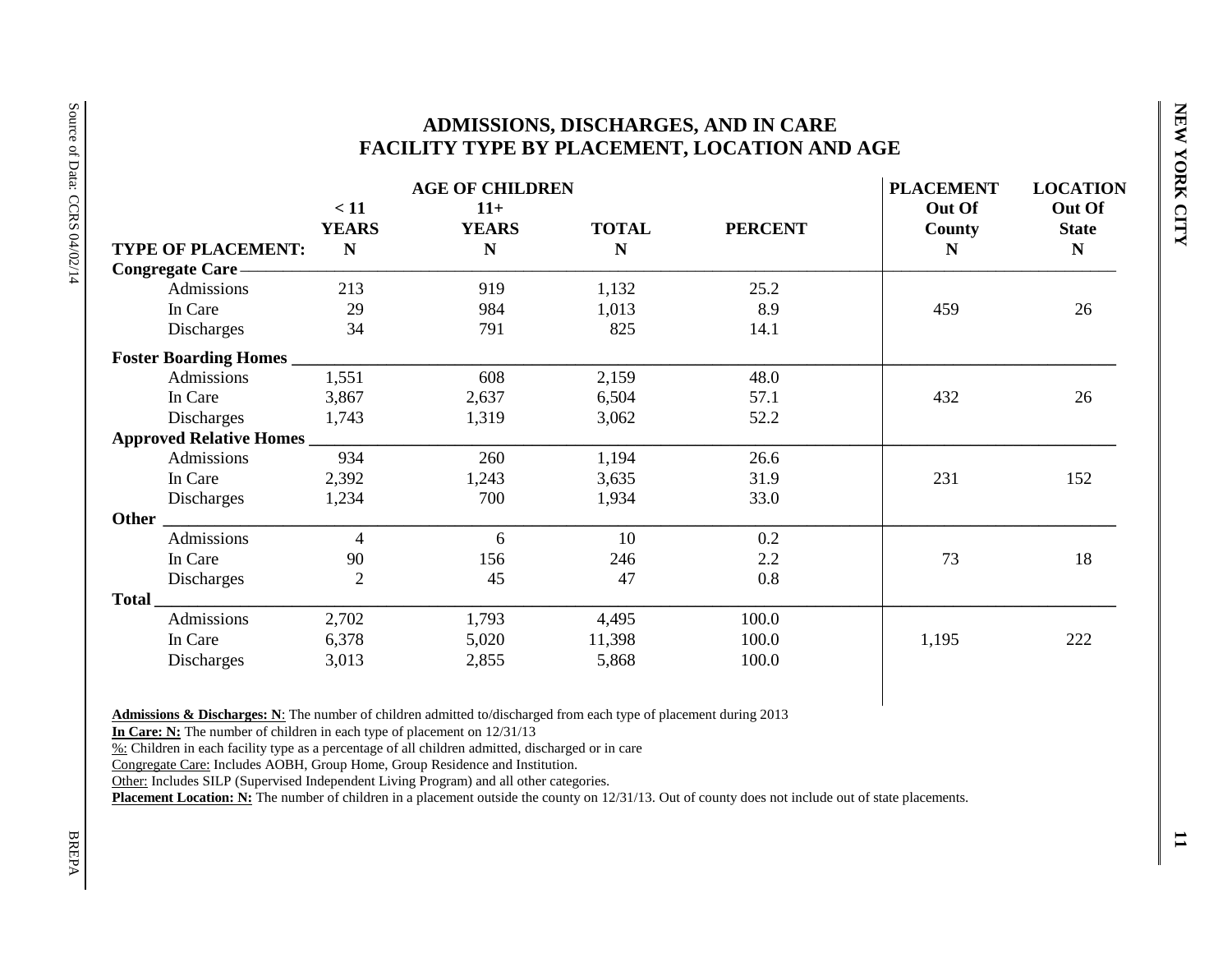# **FOSTER CARE DISCHARGES BY TIME IN CARE**

## **AGE OF CHILDREN AT DISCHARGE**

|                                                                   | $\lt 2$<br><b>YEARS</b> |  | $\frac{0}{0}$ $\frac{0}{0}$ $\frac{0}{0}$ $\frac{0}{0}$ $\frac{0}{0}$ $\frac{0}{0}$ $\frac{0}{0}$ $\frac{0}{0}$ | YEARS YEARS YEARS YEARS YEARS YEARS | 2-5 6-9 10-13 14-17 18+ PERCENT<br><b>OF TOTAL</b> |
|-------------------------------------------------------------------|-------------------------|--|-----------------------------------------------------------------------------------------------------------------|-------------------------------------|----------------------------------------------------|
|                                                                   |                         |  |                                                                                                                 |                                     |                                                    |
| NEW YORK CITY 78.4 27.4 27.1                                      |                         |  | 30.7 47.6                                                                                                       | 7.8                                 | 31.1                                               |
|                                                                   |                         |  |                                                                                                                 |                                     |                                                    |
| NEW YORK CITY 21.6 13.5 13.8 13.2                                 |                         |  |                                                                                                                 | 20.4 10.5                           | 14.7                                               |
|                                                                   |                         |  |                                                                                                                 |                                     |                                                    |
| NEW YORK CITY                                                     |                         |  |                                                                                                                 | 22.2 12.6 11.3 8.9 10.1 12.6        |                                                    |
|                                                                   |                         |  |                                                                                                                 |                                     |                                                    |
| NEW YORK CITY                                                     |                         |  |                                                                                                                 | 36.8 46.5 44.8 23.1 71.7            | 41.6                                               |
|                                                                   |                         |  |                                                                                                                 |                                     |                                                    |
| NEW YORK CITY N=403 N=1,358 N=1,035 N=821 N=1,069 N=1,174 N=5,860 |                         |  |                                                                                                                 |                                     |                                                    |

For children discharged from foster care during 2013, the chart shows the percentage of each age group (column) by the length of time indicated in the rows.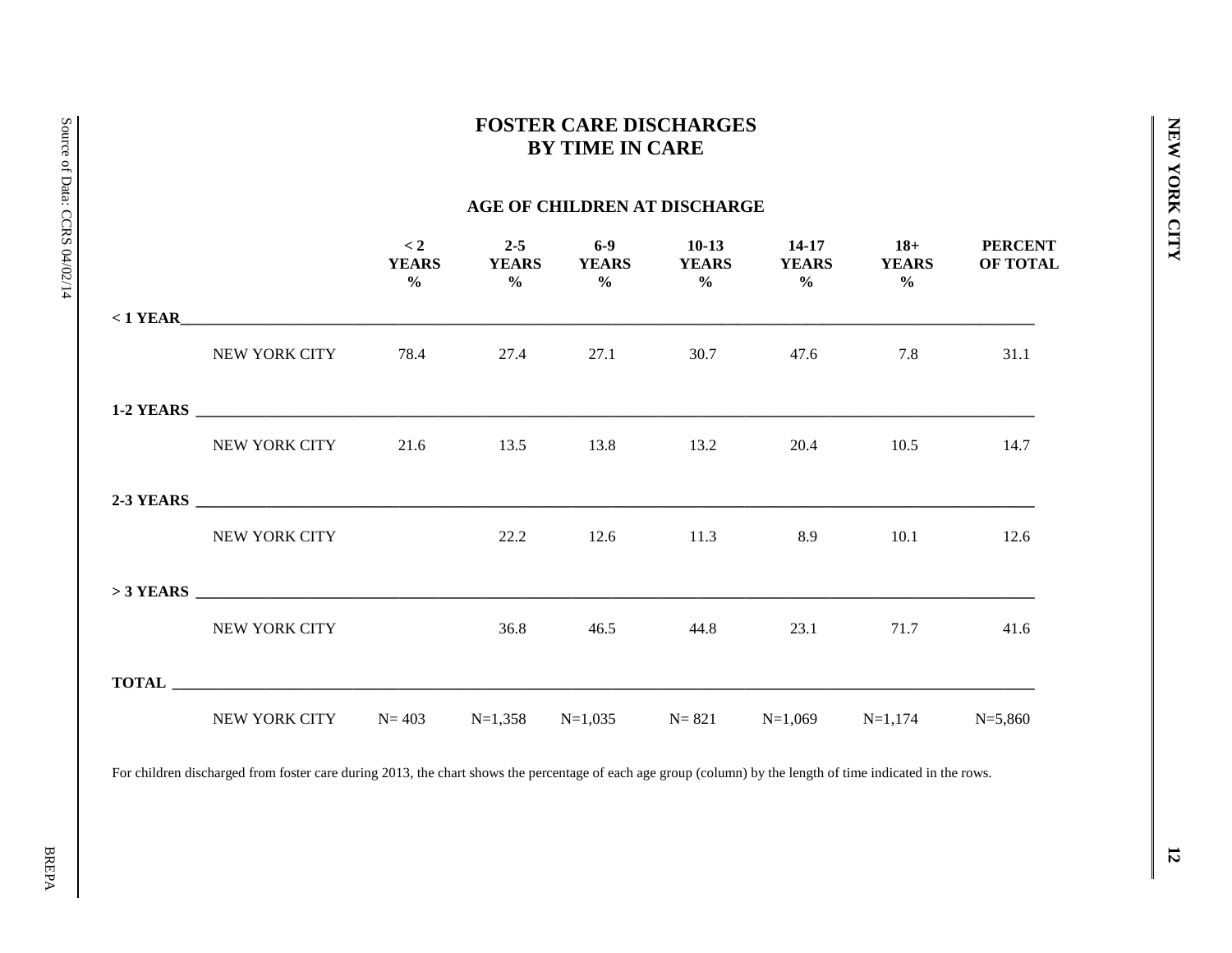# **GOAL BY AGE 12/31/13**

|              |                                                                                                                | < 2<br><b>YEARS</b><br>$\%$ | <b>YEARS</b><br>$\%$ $\%$ | $2-5$ 6-9<br><b>YEARS</b> | $10-13$ 14-17<br>YEARS YEARS YEARS<br>$\%$ | $\%$      | $18+$<br>$\%$                             | <b>PERCENT</b><br><b>OF TOTAL</b> |
|--------------|----------------------------------------------------------------------------------------------------------------|-----------------------------|---------------------------|---------------------------|--------------------------------------------|-----------|-------------------------------------------|-----------------------------------|
|              |                                                                                                                |                             |                           |                           |                                            |           |                                           |                                   |
|              | NEW YORK CITY 0.0                                                                                              |                             |                           |                           | $0.0$ 0.0 0.4 1.4                          |           |                                           | 5.0 1.0                           |
|              | ADOPTION-                                                                                                      |                             |                           |                           |                                            |           |                                           |                                   |
| G            | NEW YORK CITY                                                                                                  |                             | 20.6 47.1                 | 45.2                      |                                            | 42.0 19.5 | $2.6\phantom{00000000000000000000000000}$ | 31.5                              |
|              | O PARENT/GUARDIAN - THE CONTROL OF PARENT AND THE CONTROL OF PARENT AND THE CONTROL OF PARTIES OF PARTIES OF P |                             |                           |                           |                                            |           |                                           |                                   |
| $\mathbf{A}$ | NEW YORK CITY 76.9 49.9                                                                                        |                             |                           | 51.4                      | 52.4                                       | 53.9      | 10.0                                      | 48.5                              |
|              |                                                                                                                |                             |                           |                           |                                            |           |                                           |                                   |
|              | S NEW YORK CITY 0.0 0.0 0.0 0.0                                                                                |                             |                           |                           | 0.3                                        | 18.3      | 79.6                                      | 14.8                              |
|              |                                                                                                                |                             |                           |                           |                                            |           |                                           |                                   |
|              | NEW YORK CITY 2.5                                                                                              |                             |                           |                           | 3.0 3.4 4.9                                | 7.0       |                                           | 2.8<br>4.1                        |
|              |                                                                                                                |                             |                           |                           |                                            |           |                                           |                                   |
|              | NEW YORK CITY $N=1,148$ $N=2,807$ $N=1,906$ $N=1,499$ $N=2,293$ $N=1,555$ $N=11,208$                           |                             |                           |                           |                                            |           |                                           |                                   |

For children in foster care on 12/31/13 with a reported goal, the chart shows the percentage of each age group (column) with the goal indicated in the row. Children with waivers are included in the Adoption percentages.

**NEW YORK CITY**

NEW YORK CITY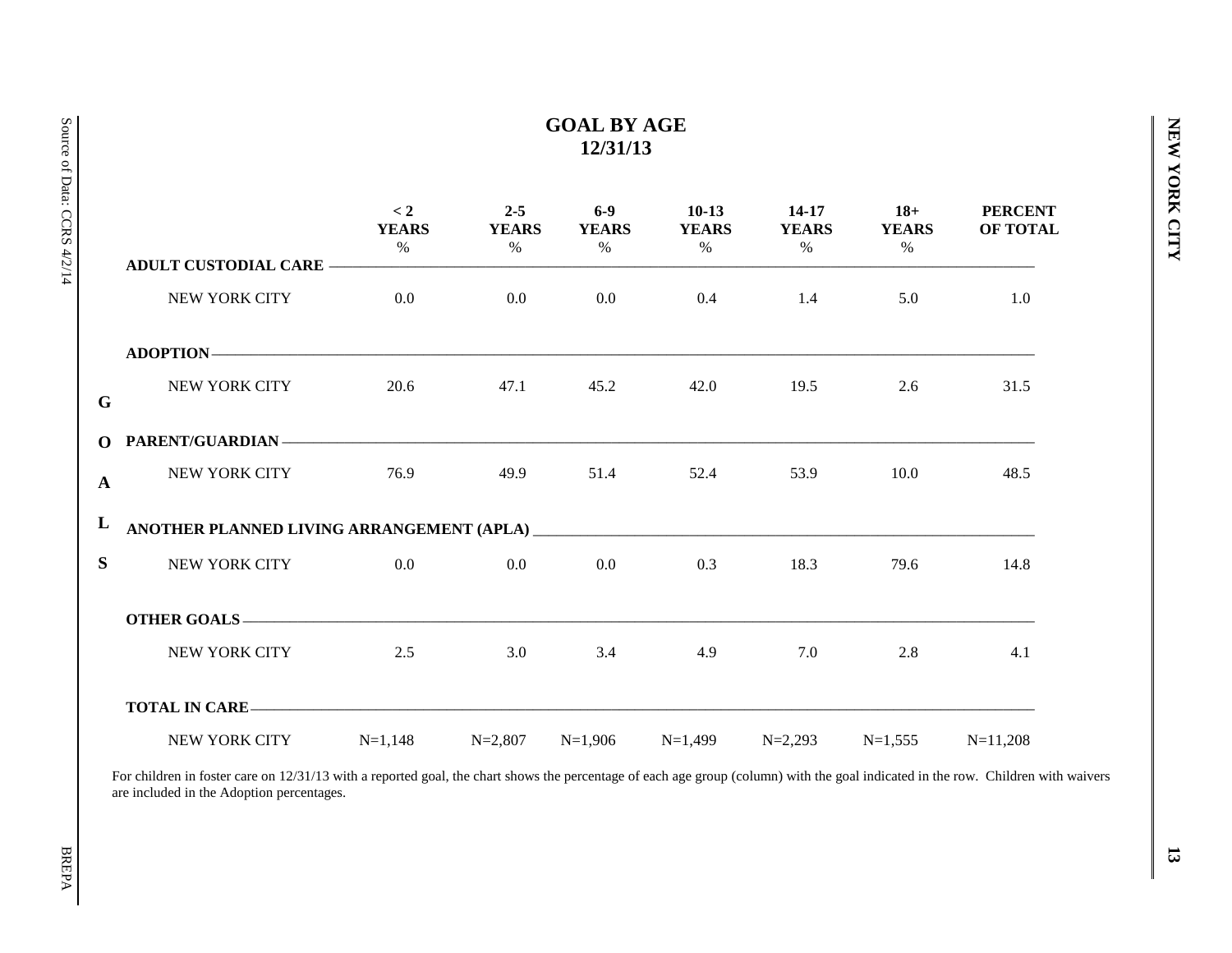# **DAYS IN CARE**

## **Total Days in Care**

|                                       | 2009      | 2010                | 2011                           | 2012                                     | 2013      |
|---------------------------------------|-----------|---------------------|--------------------------------|------------------------------------------|-----------|
| Institution                           | 428,316   | 383,820             | 330,587                        | 315,609                                  | 276,764   |
| <b>Foster Boarding Home</b>           | 2,949,340 | 2,883,781           | 2,790,845                      | 2,684,361                                | 2,489,248 |
| <b>Agency Operated Boarding Home</b>  | 59,473    | 58,921              | 40,531                         | 36,832                                   | 36,119    |
| Group Residence                       | 75,728    | 58,708              | 48,339                         | 46,649                                   | 38,729    |
| Group Home                            | 152,582   | 118,860             | 60,798                         | 55,323                                   | 80,144    |
| Adoptive Home                         | 2,861     | 2,713               | 1,648                          | 456                                      | 365       |
| Approved Relative Home                | 1,895,678 | 1,829,153           | 1,705,105                      | 1,595,190                                | 1,402,216 |
| Supervised Independent Living Program | 35,413    | 21,880              | 585                            | 254                                      | 22        |
| Other                                 | 141,160   | 129,947             | 118,869                        | 108,117                                  | 93,075    |
| Total                                 | 5,740,551 | 5,487,783           | 5,097,307                      | 4,842,791                                | 4,416,682 |
|                                       | 2009      | 2010                | 2011                           | 2012                                     | 2013      |
| Congregate Care                       | 892,672   | 772,136             | 599,709                        | 562,784                                  | 524,853   |
| Foster Boarding Home/Adoptive Home    | 2,952,201 | 2,886,494           | 2,792,493                      | 2,684,817                                | 2,489,613 |
| <b>Approved Relative Home</b>         | 1,895,678 | 1,829,153           | 1,705,105                      | 1,595,190                                | 1,402,216 |
| Total                                 | 5,740,551 | 5,487,783           | 5,097,307                      | 4,842,791                                | 4,416,682 |
|                                       |           |                     | <b>Percent of Days in Care</b> |                                          |           |
|                                       | 2009      | 2010                | 2011                           | 2012                                     | 2013      |
| Institution                           | 7.5%      | 7.0%                | 6.5%                           | 6.5%                                     | 6.3%      |
| <b>Foster Boarding Home</b>           | 51.4%     | 52.5%               | 54.8%                          | 55.4%                                    | 56.4%     |
| <b>Agency Operated Boarding Home</b>  | 1.0%      | 1.1%                | 0.8%                           | 0.8%                                     | 0.8%      |
| Group Residence                       | 1.3%      | 1.1%                | 0.9%                           | 1.0%                                     | 0.9%      |
| Group Home                            | 2.7%      | 2.2%                | 1.2%                           | 1.1%                                     | 1.8%      |
| Adoptive Home                         | 0.0%      | 0.0%                | 0.0%                           | 0.0%                                     | 0.0%      |
| Approved Relative Home                | 33.0%     | 33.3%               | 33.5%                          | 32.9%                                    | 31.7%     |
| Supervised Independent Living Program | 0.6%      | 0.4%                | $0.0\%$                        | 0.0%                                     | 0.0%      |
| Other                                 | 2.5%      | 2.4%                | 2.3%                           | 2.2%                                     | 2.1%      |
| Total                                 | 100.0%    | 100.0%              | 100.0%                         | 100.0%                                   | 100.0%    |
|                                       | 2009      | 2010                | 2011                           | 2012                                     | 2013      |
| Congregate Care                       | 15.6%     | 14.1%               | 11.8%                          | 11.6%                                    | 11.9%     |
| Foster Boarding Home/Adoptive Home    | 51.4%     | 52.6%               | 54.8%                          | 55.4%                                    | 56.4%     |
| Approved Relative Home                | 33.0%     | 33.3%               | 33.5%                          | 32.9%                                    | 31.7%     |
| Total                                 | 100.0%    | 100.0%              | 100.0%                         | 100.0%                                   | 100.0%    |
|                                       |           |                     |                                | <b>Percent Change Over Previous Year</b> |           |
|                                       | 2009-10   |                     |                                | 2012-13                                  | 2009-2013 |
| Institution                           | $-10.4%$  | 2010-11<br>$-13.9%$ | 2011-12<br>$-4.5%$             | $-12.3%$                                 | $-35.4%$  |
| <b>Foster Boarding Home</b>           | $-2.2%$   | $-3.2%$             | $-3.8%$                        | $-7.3%$                                  | $-15.6%$  |
| <b>Agency Operated Boarding Home</b>  | $-0.9%$   | $-31.2%$            | $-9.1%$                        | $-1.9%$                                  | $-39.3%$  |
| Group Residence                       | $-22.5%$  | $-17.7%$            | $-3.5%$                        | $-17.0%$                                 | -48.9%    |
| Group Home                            | $-22.1%$  | $-48.8%$            | $-9.0%$                        | 44.9%                                    | $-47.5%$  |
|                                       |           |                     |                                |                                          |           |

| $-5.2\%$  | $-39.3\%$ | $-72.3%$  | $-20.0\%$ | $-87.2\%$ |
|-----------|-----------|-----------|-----------|-----------|
| $-3.5\%$  | $-6.8\%$  | $-6.4\%$  | $-12.1%$  | $-26.0\%$ |
| -38.2%    | $-97.3%$  | $-56.6\%$ | $-91.3%$  | $-99.9\%$ |
| $-7.9\%$  | $-8.5\%$  | $-9.0\%$  | $-13.9\%$ | $-34.1%$  |
| $-4.4\%$  | $-7.1\%$  | $-5.0\%$  | $-8.8\%$  | $-23.1\%$ |
| 2009-10   | 2010-11   | 2011-12   | 2012-13   | 2009-2013 |
| $-13.5\%$ | $-22.3%$  | $-6.2\%$  | $-6.7\%$  | $-41.2%$  |
| $-2.2\%$  | $-3.3\%$  | $-3.9\%$  | $-7.3\%$  | $-15.7\%$ |
| $-3.5\%$  | $-6.8\%$  | $-6.4\%$  | $-12.1\%$ | $-26.0\%$ |
| $-4.4\%$  | $-7.1\%$  | $-5.0\%$  | $-8.8\%$  | $-23.1\%$ |
|           |           |           |           |           |

Other: Includes residential treatment facilities, skilled nursing facilities, specialized schools, etc. Congregate Care: Includes Institutions, AOBH, Group Home, Group Residence, SILP's and Other. Adoptive Home: Includes Adoptive and/or Adoption Subsidy Home.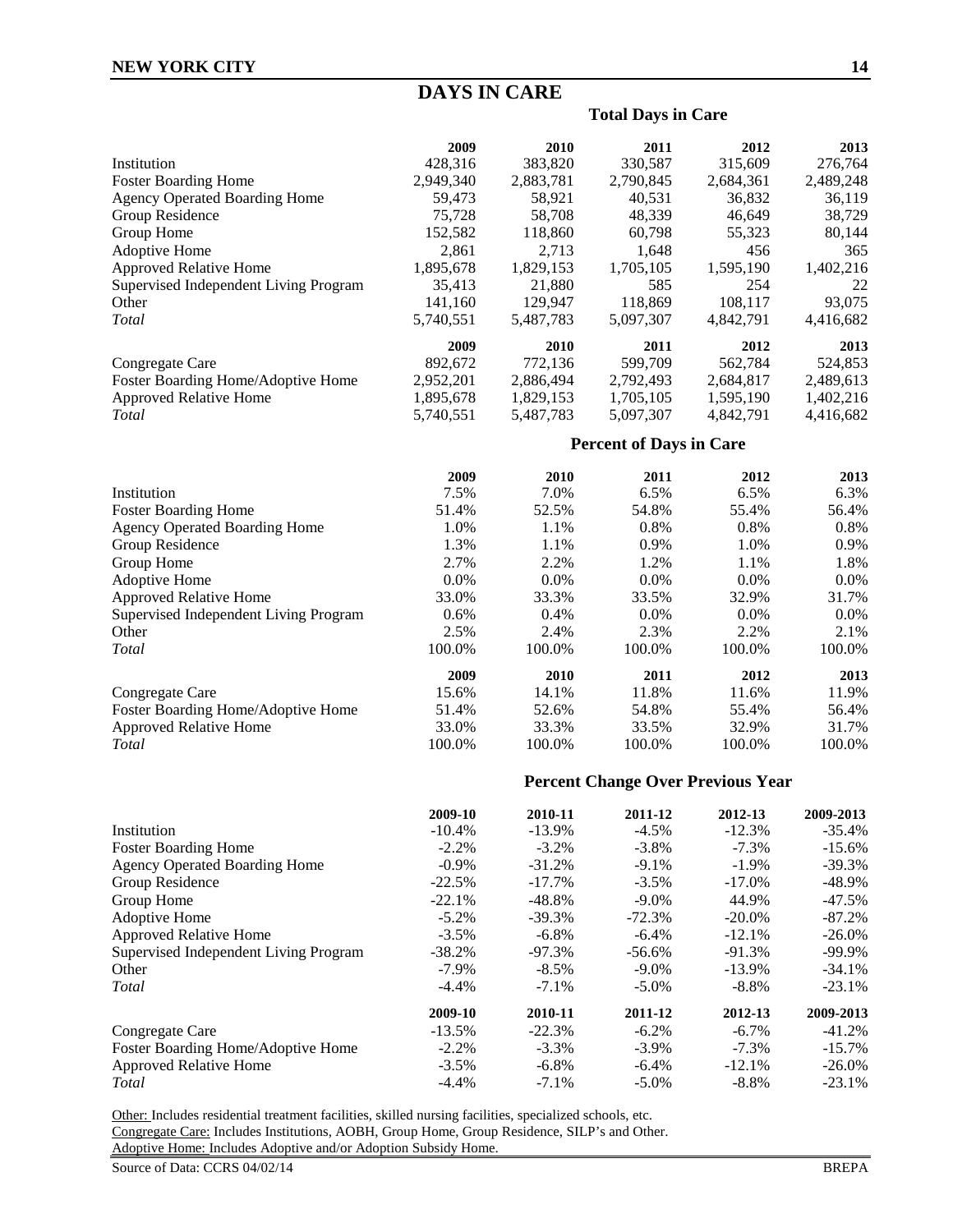# **FOSTER CARE TREND DATA 2009-2013**

#### **CHILDREN IN CARE:**

|      | N      | Annual<br>Rate | Percent Change<br>In Rate |
|------|--------|----------------|---------------------------|
| 2009 | 15,184 | 7.1            |                           |
| 2010 | 14,319 | 6.7            | $-5.6$                    |
| 2011 | 13,471 | 6.3            | $-5.8$                    |
| 2012 | 12,569 | 5.9            | $-6.3$                    |
| 2013 | 11,398 | 5.3            | $-10.9$                   |

### **CHILDREN ADMITTED:**

|       | Annual | Percent Change |
|-------|--------|----------------|
| N     | Rate   | In Rate        |
| 7,026 | 3.3    |                |
| 6,919 | 3.2    | $-1.2$         |
| 5,728 | 2.7    | $-16.9$        |
| 5,069 | 2.4    | $-11.4$        |
| 4,495 | 2.1    | $-11.2$        |
|       |        |                |

#### **CHILDREN DISCHARGED:**

|      |       | Annual | Percent Change |
|------|-------|--------|----------------|
|      | N     | Rate   | In Rate        |
| 2009 | 7,617 | 33.4   |                |
| 2010 | 7,997 | 35.8   | 7.3            |
| 2011 | 6,806 | 33.6   | $-6.3$         |
| 2012 | 6,134 | 32.8   | $-2.3$         |
| 2013 | 5,868 | 34.0   | 3.6            |
|      |       |        |                |

For detailed description of variables see page 12, "Foster Care Admissions/Discharges/In Care by Age, Race and Ethnicity."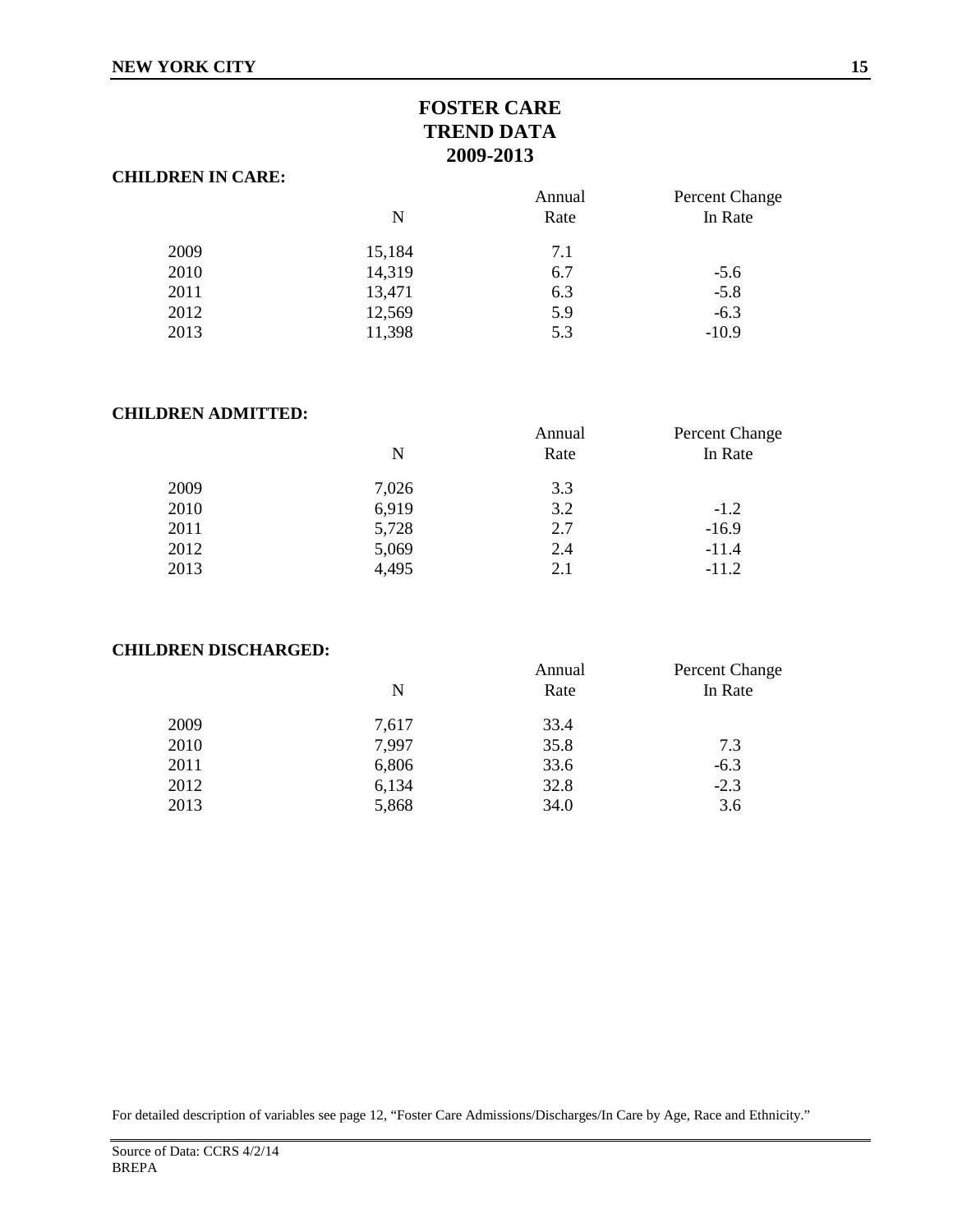# **ADOPTION**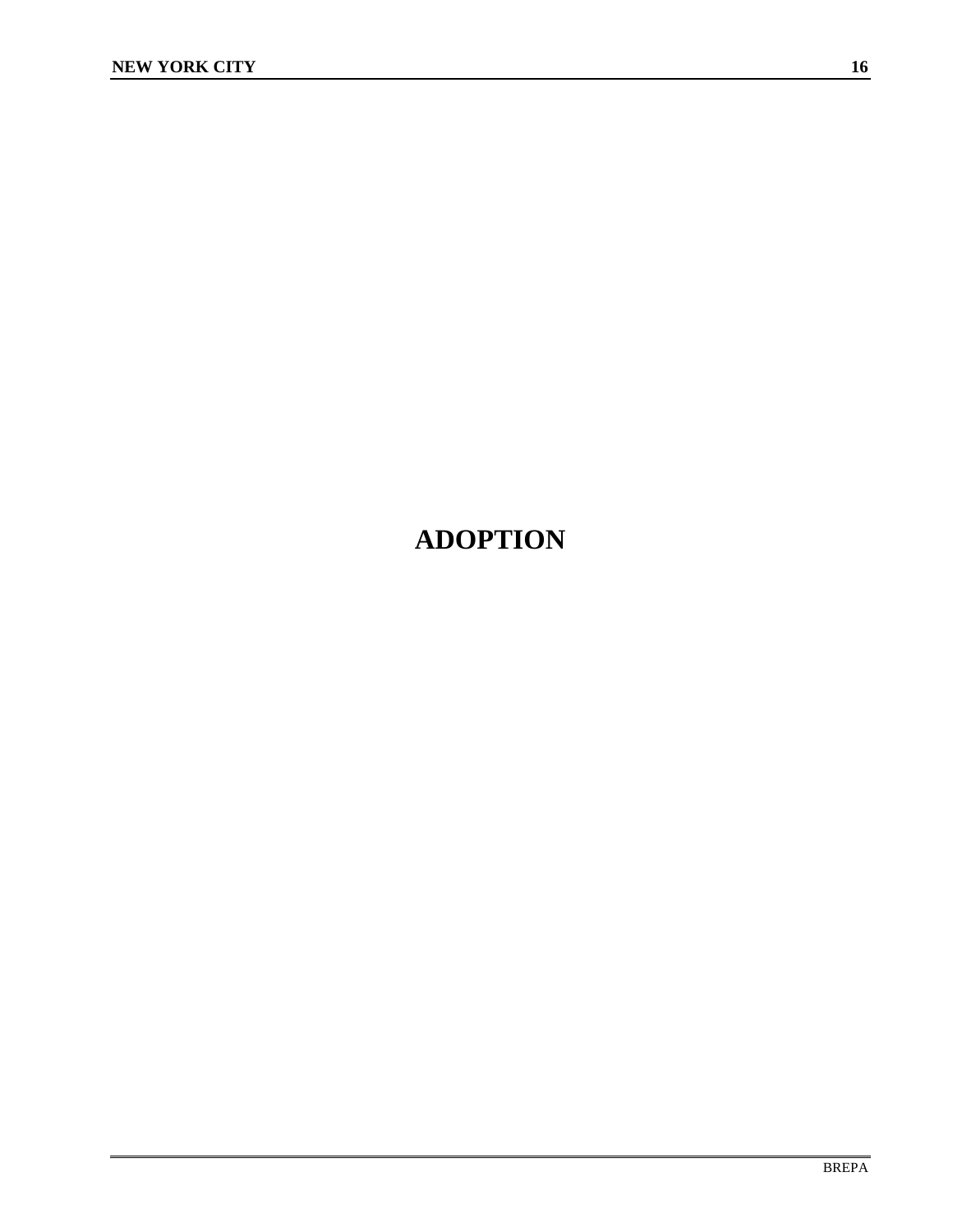# **ADOPTION MILESTONES 2013**

| <b>CHILDREN WHO HAD A MILESTONE</b><br><b>OCCUR DURING 2013:</b> |       |               |
|------------------------------------------------------------------|-------|---------------|
|                                                                  | N     | $\frac{0}{0}$ |
| Goal Set during 2013                                             | 1,231 | 6.6           |
| Freed during 2013                                                | 1,153 | 6.2           |
| Placed during 2013                                               | 1,138 | 23.5          |
| Discharged to Adoption during 2013                               | 1,208 | 48.3          |

## **CHILDREN IN FOSTER CARE ON 12/31/13 WITH A GOAL OF ADOPTION:** 3,536

Goal Set

N: Number of children with a goal set to Adoption during the calendar year.

%: Children who had a "goal set," as a percentage of all children in foster care at any time during the calendar year. Freed

N: Number of children freed during the calendar year.

%: Children "freed," as a percentage of all children in foster care at any time during the calendar year.

Placed

 $N:$  Number of children placed for Adoption during the calendar year.

 $\overline{\frac{96}{}}$ : Children "placed," as a percentage of all children in foster care who had a goal of Adoption on 12/31/13 or had a goal set to Adoption, were freed, placed or discharged to Adoption at any time during the calendar year.

Discharged to Adoption

N: Number of children discharged to Adoption during the calendar year.

%: Children "discharged," as a percentage of children in foster care at any time during the calendar year, who had a goal of Adoption and had a status of free for Adoption.

Children with waivers are excluded from all "N"s and Percentages.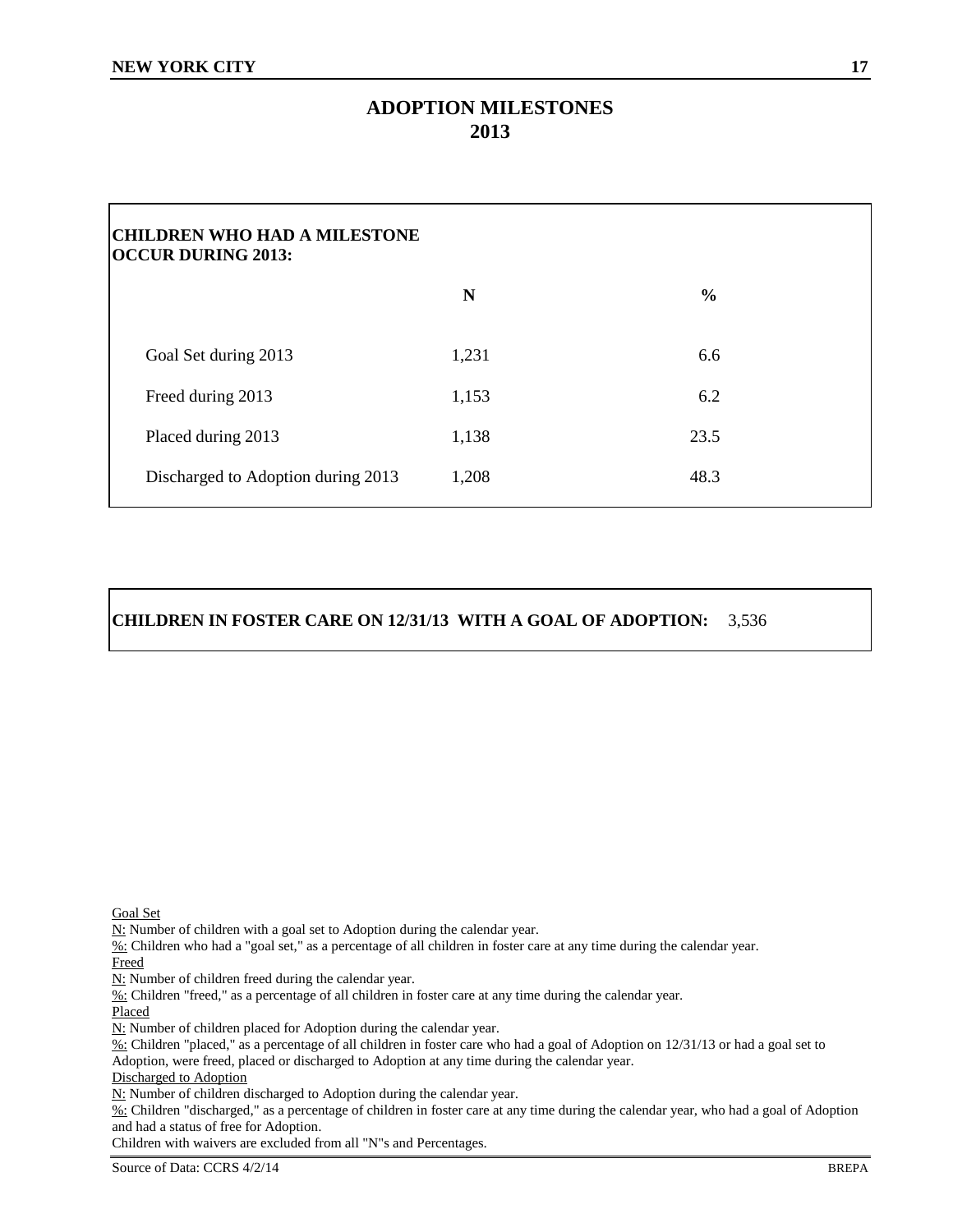## **WAITING POPULATION ON 12/31/13**

# **CHILDREN IN FOSTER CARE FOR 2 OR MORE YEARS WITH A GOAL OF: RETURN HOME ADOPTION OTHER N % N % N %** Less than 8 years old: 588 26.5 1,583 71.3 48 2.2 8 years old or older: 20.7 1,352 36.4 1,593 42.9

#### **CHILDREN WAITING TO ACHIEVE AN ADOPTION MILESTONE**

|                             | <b>TOTAL</b> | <b>WAITING LESS</b><br><b>THAN 1 YEAR</b> |               | <b>WAITING 1 YEAR</b><br><b>OR MORE</b> |               |
|-----------------------------|--------------|-------------------------------------------|---------------|-----------------------------------------|---------------|
|                             | N            | N                                         | $\frac{6}{9}$ | N                                       | $\frac{6}{6}$ |
| <b>Goal and not Free:</b>   | 2,259        | 1,053                                     | 46.6          | 1,206                                   | 53.4          |
| Less than 8 years old:      | 1,415        | 712                                       | 50.3          | 703                                     | 49.7          |
| 8 years old or older:       | 844          | 341                                       | 40.4          | 503                                     | 59.6          |
| <b>Free and not Placed:</b> | 225          | 119                                       | 52.9          | 106                                     | 47.1          |
| Less than 8 years old:      | 65           | 46                                        | 70.8          | 19                                      | 29.2          |
| 8 years old or older:       | 160          | 73                                        | 45.6          | 87                                      | 54.4          |
| <b>Free, Placed</b>         |              |                                           |               |                                         |               |
| and not Discharged:         | 1,052        | 762                                       | 72.4          | 290                                     | 27.6          |
| Less than 8 years old:      | 541          | 430                                       | 79.5          | 111                                     | 20.5          |
| 8 years old or older:       | 511          | 332                                       | 65.0          | 179                                     | 35.0          |

In Foster Care for 2 or more years with a Goal of: Return Home/Adoption/Other Goal N: As of 12/31/13, the number of children who had been in care for 2 years or longer, who were in the specified age group, and who had the specified goal. %: As of  $12/31/13$ , children who had been in care for 2 years or longer, who were in the specified age group, and who had the specified goal, as a percentage of all children in foster care who were in the specified age group.

Goal and not FreeN: As of 12/31/13, all children who had a goal of Adoption and who were "waiting" to be freed for the specified time.  $\frac{\%}{\%}$  As of 12/31/13, all children who had a goal of Adoption and who were "waiting" to be freed for the specified time, as a percentage of all children who were "waiting" to be freed.

Free and not Placed N: As of 12/31/13, all children who had a goal of Adoption, were freed for Adoption, and were "waiting" to be placed for the specified time. %: As of 12/31/13, all children who had a goal of Adoption, were freed for Adoption, and were "waiting" to be placed for the specified time, as a percentage of all children who were "waiting" to be placed.

Free, Placed and not Discharged (to Adoption) N: As of 12/31/13, all children who had a goal of Adoption, were freed for Adoption, were in an adoptive placement, and were "waiting" to be discharged for the specified time. %: As of 12/31/13, all children who had a goal of Adoption, were freed for Adoption, were in an adoptive placement, and were "waiting" to be discharged for the specified time, as a percentage of all children who were "waiting" to be discharged.

Less than 8 years old and 8 years old or older N: For the three waiting populations described above, the number of children in the specified age group and time period.  $\frac{100}{2}$ : For the children in each age group who are in the three waiting populations described above, the % that were waiting, as of 12/31/13, less than one year or one year or more.

Children with waivers from photo listing are excluded from all "N"s and Percentages in the Children Waiting to Achieve an Adoption Milestone section.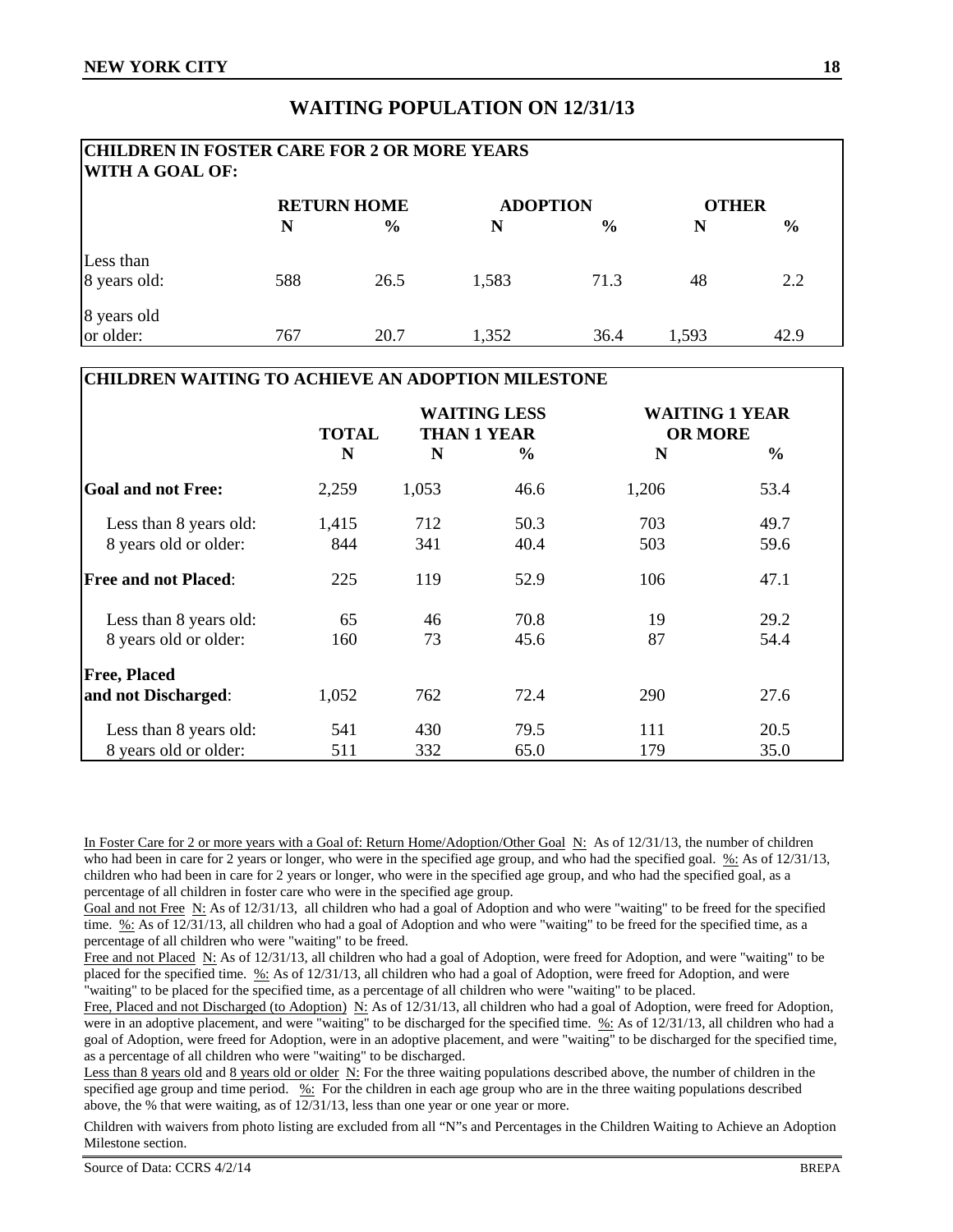# **TIME TO ACHIEVE MILESTONES DURING 2013**

| <b>Admission to Goal Set:</b>           |            |                             |           |               |            |                                |
|-----------------------------------------|------------|-----------------------------|-----------|---------------|------------|--------------------------------|
|                                         |            | <b>LESS THAN</b><br>2 YEARS |           | 2 TO 3 YEARS  |            | <b>GREATER THAN</b><br>3 YEARS |
|                                         | N          | $\frac{0}{0}$               | N         | $\frac{0}{0}$ | N          | $\frac{6}{6}$                  |
| Less than 8 years:<br>8 years or older: | 540<br>187 | 65.4<br>46.5                | 153<br>99 | 18.5<br>24.6  | 133<br>116 | 16.1<br>28.9                   |

|                                       |                  | <b>LESS THAN 6</b><br><b>MONTHS</b> |                  | <b>6 MONTHS</b><br><b>TO 1 YEAR</b> |                | <b>GREATER THAN 1</b><br><b>YEAR</b> |
|---------------------------------------|------------------|-------------------------------------|------------------|-------------------------------------|----------------|--------------------------------------|
|                                       | N                | $\frac{6}{9}$                       | N                | $\frac{0}{0}$                       | N              | $\frac{0}{0}$                        |
| <b>Goal to Free:</b>                  |                  |                                     |                  |                                     |                |                                      |
| Less than 8 years:                    | 39               | 5.8                                 | 132              | 19.6                                | 503            | 74.6                                 |
| 8 years or older:                     | 31               | 7.4                                 | 53               | 12.6                                | 337            | 80.0                                 |
| <b>Petition Date to Free Date:</b>    |                  |                                     |                  |                                     |                |                                      |
| Less than 8 years:                    | 47               | 7.2                                 | 201              | 30.8                                | 404            | 62.0                                 |
| 8 years or older:                     | 29               | 6.8                                 | 90               | 21.0                                | 310            | 72.3                                 |
| <b>Free to Place:</b>                 |                  |                                     |                  |                                     |                |                                      |
| Less than 8 years:                    | 656              | 94.5                                | 16               | 2.3                                 | 22             | 3.2                                  |
| 8 years or older:                     | 367              | 82.7                                | 19               | 4.3                                 | 58             | 13.1                                 |
| <b>Placed with Foster Parent:</b>     |                  |                                     |                  |                                     |                |                                      |
| Less than 8 years:                    | 656              | 94.8                                | 16               | 2.3                                 | 20             | 2.9                                  |
| 8 years or older:                     | 366              | 82.8                                | 19               | 4.3                                 | 57             | 12.9                                 |
| <b>Not Placed with Foster Parent:</b> |                  |                                     |                  |                                     |                |                                      |
| Less than 8 years:                    | $\boldsymbol{0}$ | 0.0                                 | $\boldsymbol{0}$ | 0.0                                 | $\overline{2}$ | 100.0                                |
| 8 years or older:                     | 1                | 50.0                                | $\theta$         | 0.0                                 | $\mathbf{1}$   | 50.0                                 |

Admission to Goal Set: N: For children of the specified age group who had their goal set to Adoption in 2013, the time from admission to foster care to having their goal set to Adoption.

Goal to Free: N: For children of the specified age group who were freed for Adoption in 2013, the time from having the goal set until they were freed.

Petition Date to Free Date: N: For children of the specified age group who were freed for Adoption in 2013, the time from the date their petition to be freed was filed until they were freed.

Free to Place: N: For children of the specified age group who were placed in an Adoptive home in 2013, the time from when they were freed until the placement.

Placed with Foster Parent: N: Children who were placed for Adoption with the foster parent(s) they were living with.

 Not Placed with Foster Parent: N: Children who were placed for Adoption with adoptive parents different than the foster parent(s) they had been living with.

%: The number of children of the specified age group who took the specified time to get from the first specified milestone to the next specified milestone as a percentage of all children in that age group who reached that next milestone during 2013.

Please note: Only children who have both of the specified dates (in a category) in CCRS are included in that category. Children with negative values are excluded. Therefore, children who are freed before the goal of adoption is set are excluded from the goal to free category.

Children with waivers from photo listing are excluded from all "N"s and Percentages.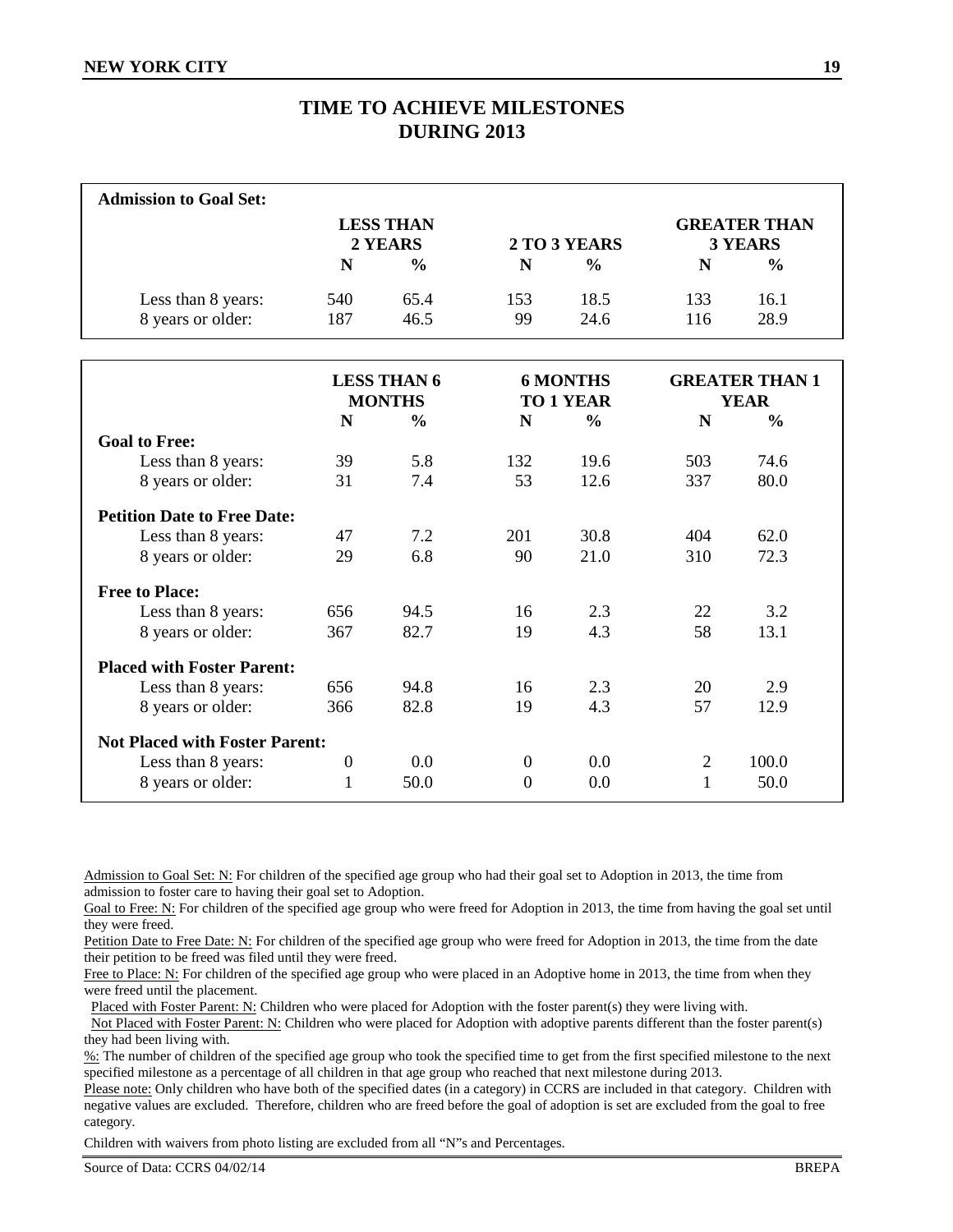## **ADOPTION CHARACTERISTICS 2013**

| <b>TIME FROM GOAL</b> |     | <b>Less than 2 Years</b> | 2 to 3 Years |               | More than 3 Years |               |
|-----------------------|-----|--------------------------|--------------|---------------|-------------------|---------------|
| <b>TO DISCHARGE</b>   |     | $\frac{6}{9}$            | N            | $\frac{0}{0}$ |                   | $\frac{6}{9}$ |
| Less than eight       |     |                          |              |               |                   |               |
| years old:            | 263 | 38.5                     | 249          | 36.4          | 172               | 25.1          |
| Eight years old       |     |                          |              |               |                   |               |
| or older:             | 102 | 19.5                     | 140          | 26.7          | 282               | 53.8          |

|                    |       |                   | <b>Simultaneous</b> |                   |      |
|--------------------|-------|-------------------|---------------------|-------------------|------|
| <b>SEQUENCE OF</b> |       | <b>Goal First</b> | (Within 30 days)    | <b>Free First</b> |      |
| <b>MILESTONES</b>  |       | $\frac{0}{0}$     | $\%$                |                   | $\%$ |
|                    | l.433 | 96.3              | 0.8                 | 4 <sup>2</sup>    |      |

| <b>SUBSIDIES AT TIME</b> | N of Children | $\frac{6}{9}$ |
|--------------------------|---------------|---------------|
| <b>OF DISCHARGE</b>      |               |               |
|                          | ,207          | 99.9          |

Time From Goal to Discharge (to Adoption) N**:** Children of the specified age group who were discharged to Adoption in 2013whose time from goal set to Adoption to discharge to Adoption was in the specified time period. %: The number of children of each age group who took the specified time to get from goal set to Adoption to be discharged to adoption as a percentage of all children in that age group who were discharged to Adoption during 2013.

Sequence of Milestones: For children who had both a goal of adoption and were free in 2013, percentages for whom sequence of these milestones was: Goal [set] First, or [goal set] Within 30 Days [of freeing], or Free(d) First.

N**:** Number of children discharged to adoption in 2013 with a subsidy designation.

%: Discharges with a designated subsidized adoption as a percentage of all discharges to adoption.

Children with waivers from photo listing are excluded from all "N"s and Percentages.

Subsidies at Time of Discharge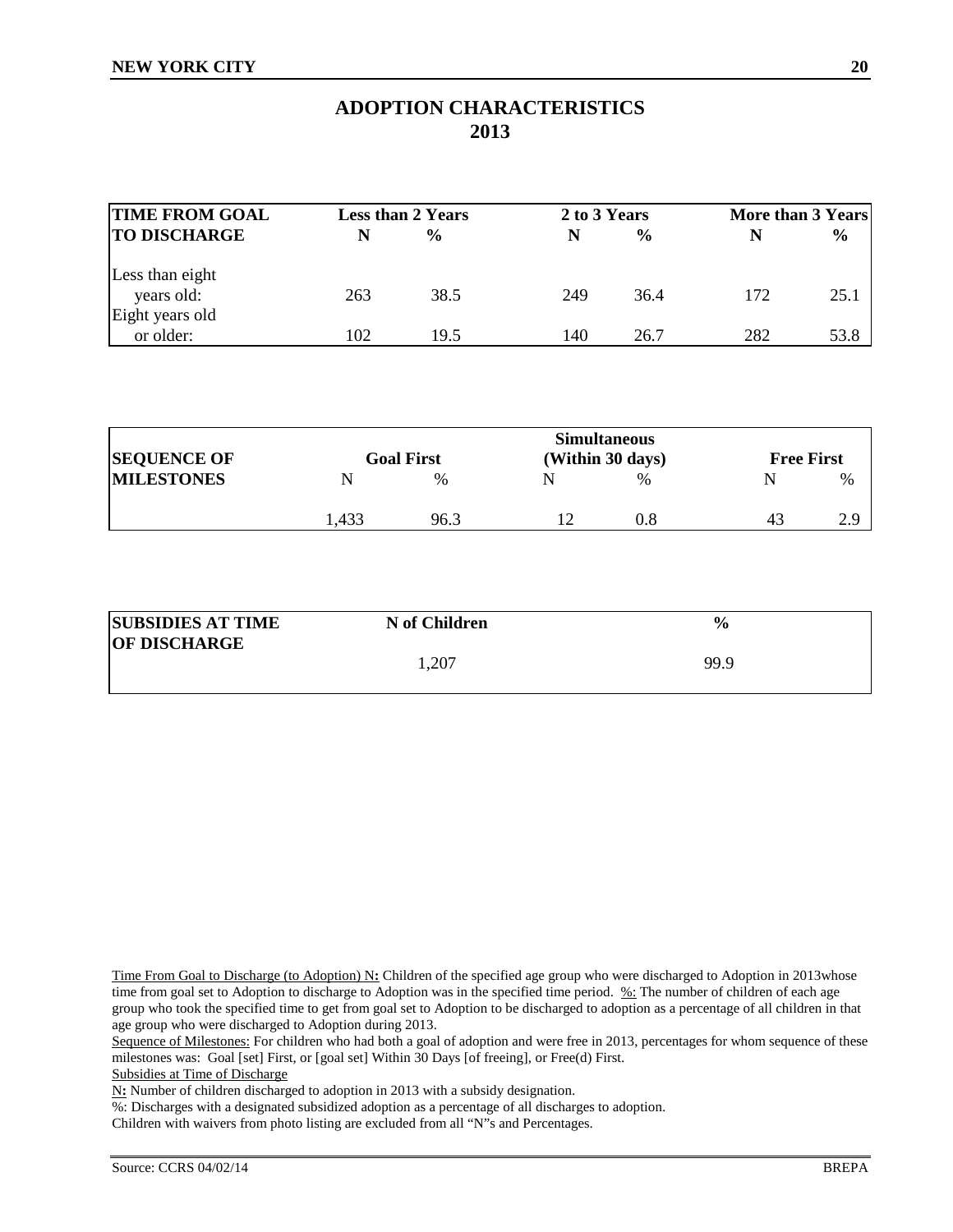# **ADOPTION TREND DATA 2009-2013**

| <b>GOAL SET:</b> |           |        |                |
|------------------|-----------|--------|----------------|
|                  |           | Annual | Percent Change |
|                  | ${\bf N}$ | Rate   | In Rate        |
| 2009             | 1,710     | 7.5    |                |
| 2010             | 1,482     | 6.8    | $-9.3$         |
| 2011             | 1,689     | 7.9    | 16.5           |
| 2012             | 1,557     | 8.0    | 2.2            |
| 2013             | 1,231     | 7.0    | $-12.4$        |
| <b>FREED:</b>    |           |        |                |
|                  |           | Annual | Percent Change |
|                  | ${\bf N}$ | Rate   | In Rate        |
| 2009             | 1,236     | 5.4    |                |
| 2010             | 1,259     | 5.7    | 6.6            |
| 2011             | 1,335     | 6.2    | 8.4            |
| 2012             | 1,107     | 5.7    | $-8.1$         |
| 2013             | 1,153     | 6.6    | 15.5           |
| <b>PLACED:</b>   |           |        |                |
|                  |           | Annual | Percent Change |

|      | N     | .<br>Rate | T execut change<br>In Rate |
|------|-------|-----------|----------------------------|
| 2009 | 1,250 | 21.0      |                            |
| 2010 | 1,269 | 22.2      | 5.7                        |
| 2011 | 1,387 | 24.2      | 9.3                        |
| 2012 | 1,133 | 20.5      | $-15.5$                    |
| 2013 | 1,138 | 23.5      | 14.9                       |
|      |       |           |                            |

# **DISCHARGED**

**TO ADOPTION:**

| N     | Annual         | Percent Change<br>In Rate |
|-------|----------------|---------------------------|
|       |                |                           |
| 1,213 | 39.7           | 1.8                       |
| 1,239 | 40.4           | 1.8                       |
| 1,208 | 48.3           | 19.2<br>0.2               |
|       | 1,217<br>1,362 | Rate<br>39.0<br>48.2      |

For detailed description of variables see page 22, "Adoption Milestones."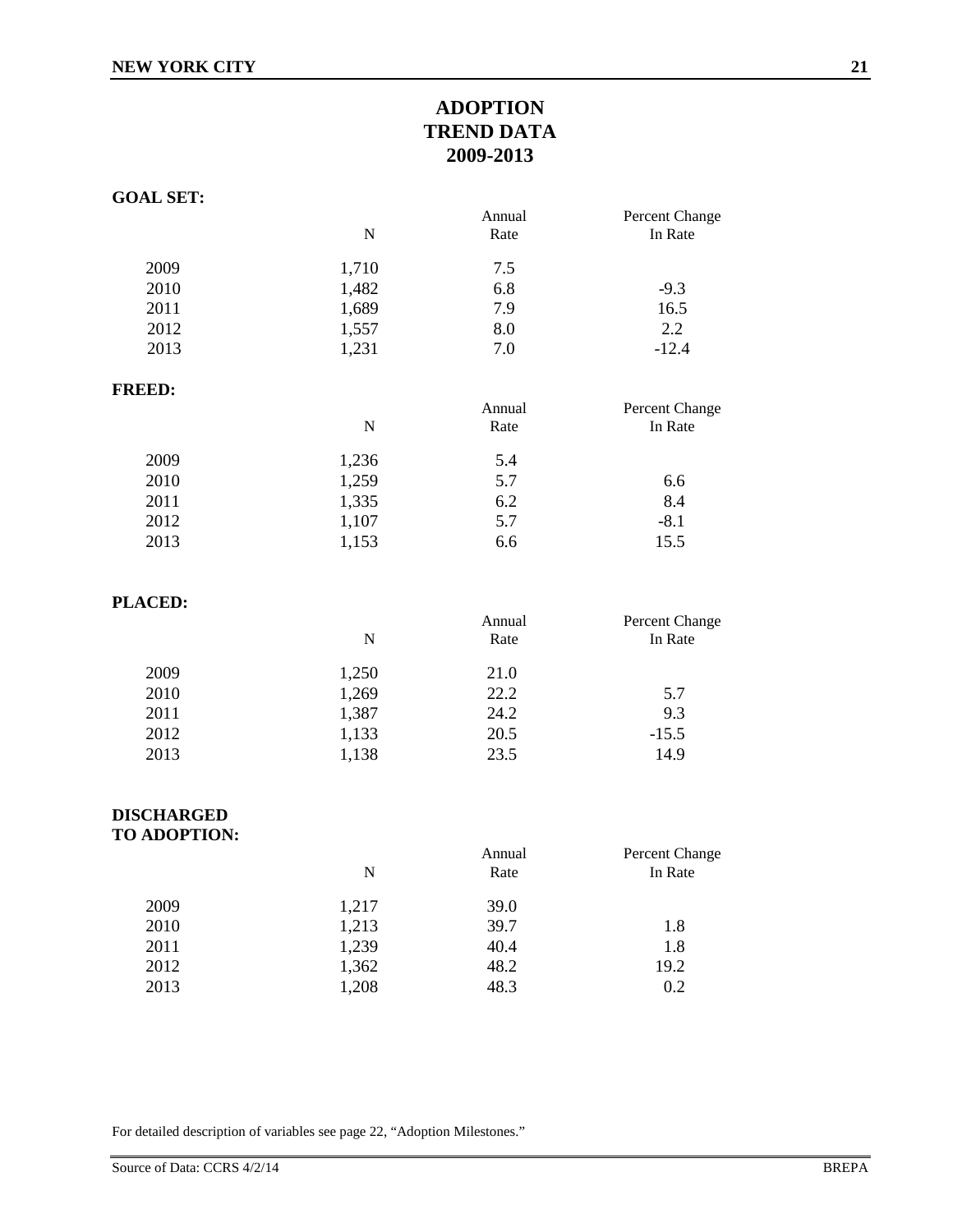## **APPENDIX A: CLARIFICATION OF DATA SOURCES AND DEFINITIONS**

This appendix clarifies definitions or specifies on what data were used to produce the Child Protective Services (CPS), Foster Care and Adoption components of the MAPS packages. All Child Protective Services program data used come from the State Central Register (SCR) (CONNECTIONS). Foster Care and Adoption data come from the Child Care Review Service (CCRS). Data from 2009-2013 are provided for selected variables. For the definitions of these variables, refer to the MAPS page where the variable appears.

Starting with MAPS 2007, changes were made to the source file, race/ethnicity categories, and the Preventive services pages. Details regarding these changes are found in this appendix.

## **Population Sources**

The population figures used to calculate rates are taken from the 2007 Complete New York and New Jersey Demographic Database Files, Woods and Poole Economics, Inc. The child population includes children under 22 in all program areas except CPS, where only children under 18 are included in rate calculations.

## **Race and Ethnicity Categories**

After a number of years of reporting race and ethnicity as separate variables, a decision has been made to combine these variables. Reporting race/ethnicity as a single variable provides easier comparisons of the child welfare experiences of minority children. The revised race/ethnicity data will be found on pages 7 and 8. As a result of combining race and ethnicity, starting with MAPS 2007, caution should be used when comparing the new race/ethnicity data with MAPS reports from 2002-2006.

## **New Coding of Race/Ethnicity in MAPS**

Note: The Race/Ethnicity categories in the MAPS report are roll ups of the codes that are entered into CCRS.

| <b>MAPS Category</b>          | included in category                                                                                                                                                                   |
|-------------------------------|----------------------------------------------------------------------------------------------------------------------------------------------------------------------------------------|
| White                         | White (Not Hispanic)                                                                                                                                                                   |
| African American              | Black, Interracial Black/White, Interracial Black/Asian<br>Ethiopian, Haitian                                                                                                          |
| Latino                        | Interracial Puerto Rican/White, Interracial Puerto Rican/Black,<br>Other Hispanic, Interracial Puerto Rican/Asian,<br>Interracial Puerto Rican/ Other Hispanic,<br>Puerto Rican, Cuban |
| Native American/Alaska Native | American Indian/Alaska Native                                                                                                                                                          |
| Asian                         | Cambodian, Interracial Asian/White,                                                                                                                                                    |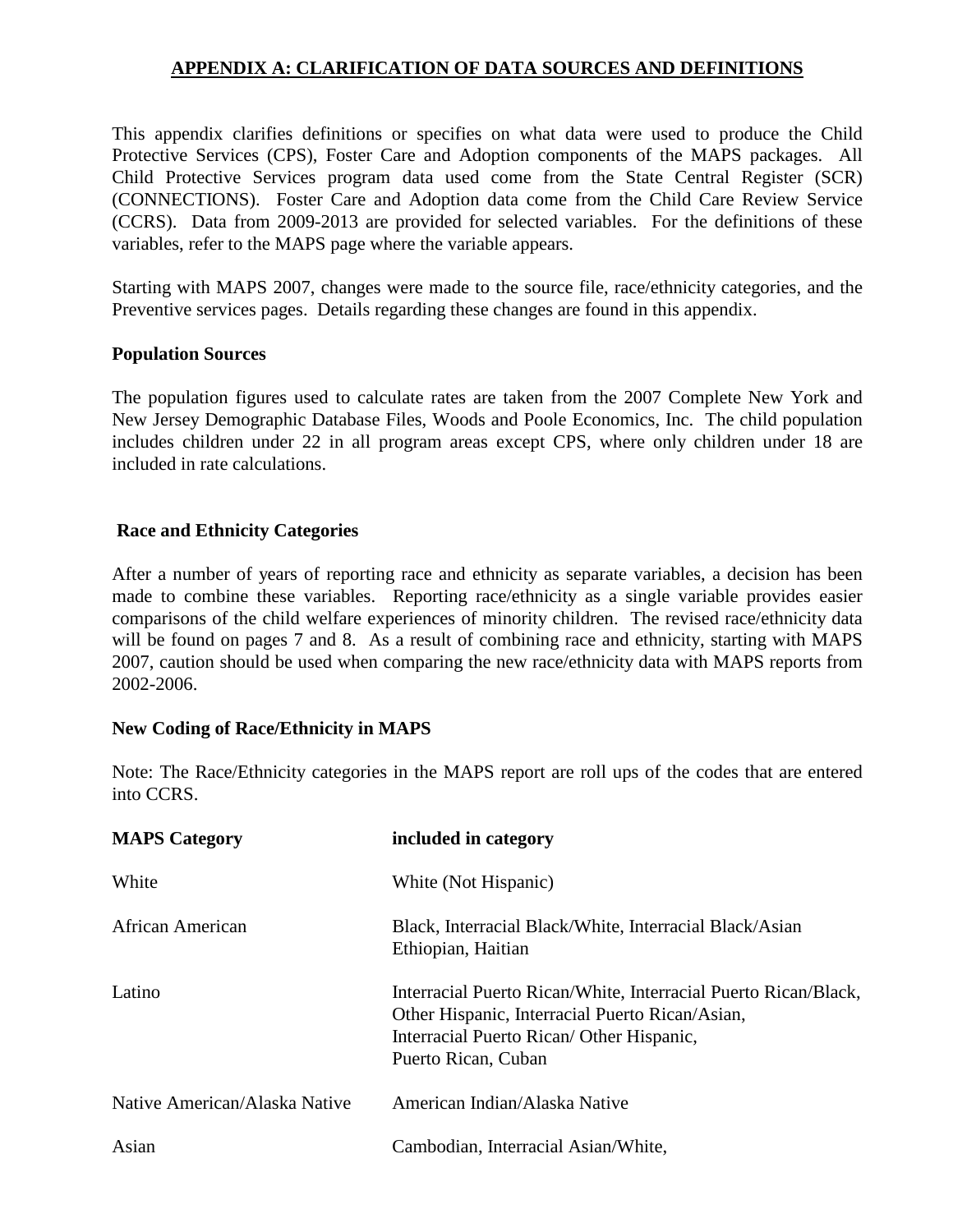Unknown Interracial Other, Other, Unknown

## **CHILD PROTECTIVE SERVICES (CPS)**

On June 29, 1997, the existing State Central Register reporting system and database were replaced with the CONNECTIONS reporting system and database. Since June 29, 1997, all incoming calls have been processed through the CONNECTIONS system.

The standards for case practice did not change with the implementation of CONNECTIONS. Regulations framing casework practice on all aspects of Child Protective Services remain the foundation for assuring the safety of children in New York State. However, the structure and terminology for CONNECTIONS is very different. While the definition of a 'report' is the same, it is now labeled depending on where it is in the process, or what 'stage' it is in (*e.g*. Intake, Investigation, etc.).

The data incorporate information from the Investigation stage. The "date of determination" occurs when the supervisor records an approval of the worker's assessment of the report. This action also closes the Investigation stage. All reports for which a district has primary responsibility for investigating are counted. These include familial, foster care and day care reports. The "Reports Received" and "Reports Indicated" sections on the Trend page have been rerun.

### **Family Assessment Response (FAR) data**

Starting with MAPS 2009, all CPS pages reflect Family Assessment Response (FAR) data for the counties that participate in this approach to CPS investigations. Beginning in late 2008, several counties were approved to use an alternative approach with families for some of their CPS maltreatment reports. This alternative approach known as FAR is considered a CPS response, even though no determination is made as to whether or not there is some credible evidence of maltreatment. The intent of FAR is to promote child safety and family well- being through enriched family engagement.

## **FOSTER CARE**

## **"Services Prior To/At Foster Care Admission," Page 9**

"On the date of the foster care admission" includes the actual date of foster care admission and up to 30 days after the admission date.

Children receiving Child Protective Services (CPS) are those who are in an indicated SCR case that remains open, are in an open CCRS case, and have a Service Program Choice code of "Protective" in CCRS.

## **"Admissions, Discharges and In Care, Facility Type by Placement, Location and Age," Page 11**

The "other" category contains many specialized programs/services that serve very few children. If needed, information on what is included in this category is available upon request.